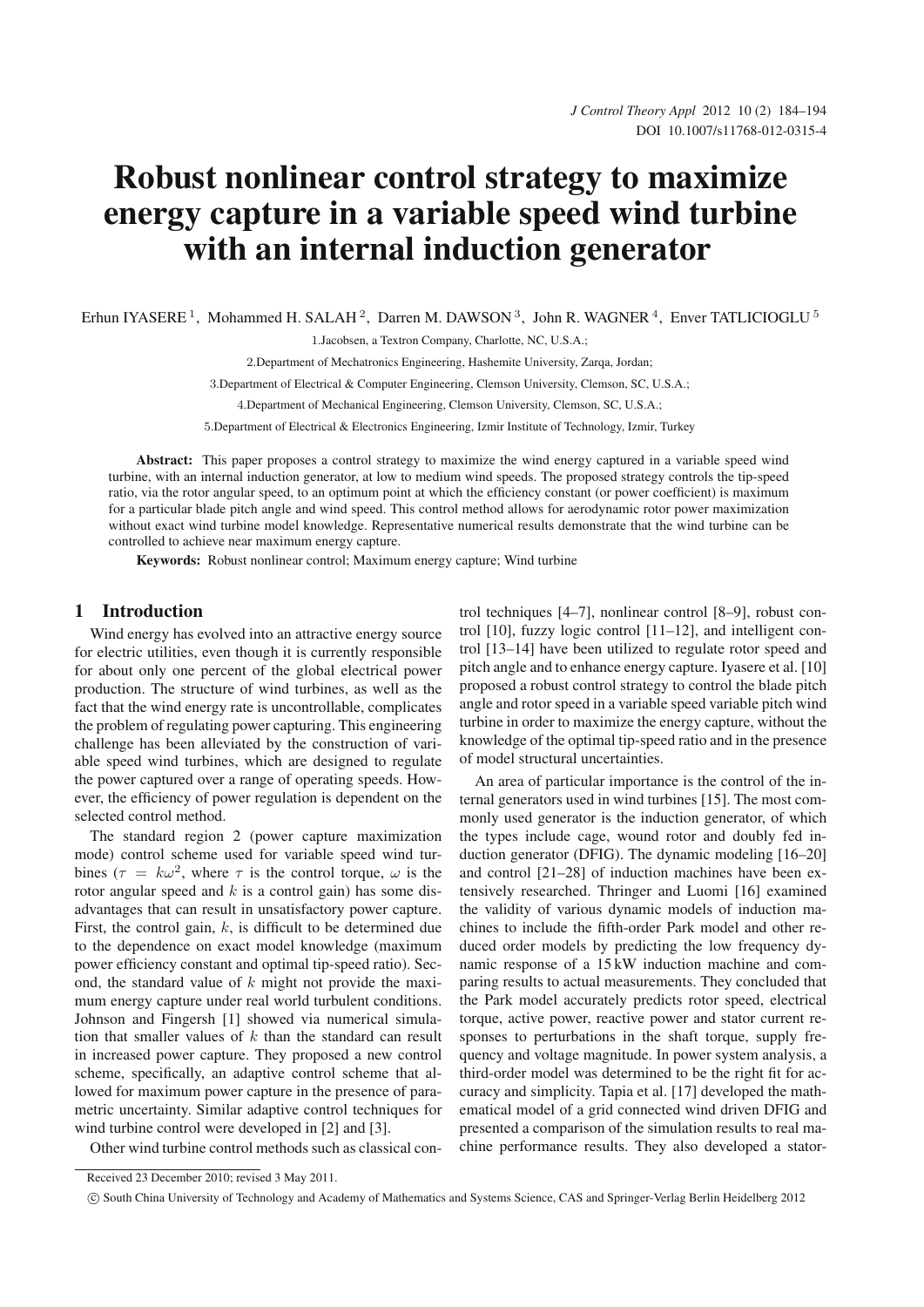flux-oriented vector control based technique to control the generator power factor. Mullane and O'Malley [18] examined the inertial response of a squirrel cage and a doubly fed induction wind turbine generator using fifth-order induction generator models. They discovered that a DFIG utilizing field-oriented control is strongly influenced by rotor current controller bandwidth. Hu and Dawson [21] presented an adaptive partial state feedback position tracking controller for the full-order nonlinear dynamic model for an induction motor. The controller compensates for uncertainty in rotor resistance and mechanical system parameters while yielding asymptotic rotor position tracking. Datta and Ranganathan [22] developed a simple position-sensorless strategy for rotor-side field-oriented control of a wound rotor induction machine. The algorithm is based on axis transformation with reduced dependence on machine parameters compared to other methods. Pena et al. [23] described a vector control scheme for the supply-side voltage sourceconverter of a DFIG for independent control of active and reactive power. This strategy was embedded into an optimal tracking controller in order to maximize energy capture in a wind energy application. Two tracking schemes were developed: speed mode and current mode.

In this study, a control strategy is developed to regulate the rotor speed of a small variable speed wind turbine system with an induction generator. The control objective is to maximize the energy captured by the wind turbine for low to medium air speeds by tracking a desired rotor speed in the presence of system nonlinearities and structural uncertainty. Additionally, the maximization of the energy captured is achieved without the knowledge of the relationship that governs the power capture efficiency of the wind turbine. Instead, an optimization algorithm is developed to seek the unknown optimal rotor speed that maximizes the energy captured (via the aerodynamic rotor power), at a particular blade pitch angle and wind speed. The problem of not explicitly knowing the rotor speed a priori is countered by the fact that the optimal rotor speed changes as the wind speed changes which may be accommodated for by choosing the right optimization algorithm. A robust controller is designed and proven to yield a globally uniformly ultimately bounded (GUUB) stable closed loop system through Lyapunov-based analysis.

The rest of the paper is organized as follows. In Section 2, the system model and problem statement are mathematically formulated. In Section 3, a robust nonlinear speed tracking controller is designed based on a Lyapunov stability analysis. In Section 4, an observer is designed to estimate the system nonlinearities. In Section 5, the estimate of the system nonlinearities is utilized to generate the rotor speed reference trajectory followed by numerical results in Section 6. Finally, concluding remarks are presented in Section 7.

#### 2 Wind turbine dynamic model

A typical wind turbine model consists of a wind rotor, drive shaft and an internal induction generator. The aerodynamic power captured by the wind,  $P_{\text{aero}}(t) \in \mathbb{R}^+$ , can be defined as  $<sup>1</sup>$ </sup>

$$
P_{\text{aero}} \triangleq \frac{1}{2} C_{\text{p}} \rho_{\text{a}} A v_{\text{a}}^3,\tag{1}
$$

where  $\rho_a \in \mathbb{R}^+$  is the air density and  $A \in \mathbb{R}^+$  is the rotor swept area, which is equal to  $\pi R_{\rm b}^2$  where  $R_{\rm b} \in \mathbb{R}^+$  is the blade length. The variable  $v_a(t) \in \mathbb{R}^+$  represents the wind speed, and  $C_p(\lambda, \beta) \in \mathbb{R}$  denotes the rotor power coefficient of the wind turbine and it is a function of the tip-speed ratio,  $\lambda(t) \in \mathbb{R}^+$ , and the blade pitch angle,  $\beta(t) \in \mathbb{R}^+$ . The tip-speed ratio,  $\lambda(t)$ , is defined as

$$
\lambda \triangleq \frac{\omega R_{\rm b}}{v_{\rm a}},\tag{2}
$$

where  $\omega(t) \in \mathbb{R}^+$  is the rotor speed of wind turbine. In a variable speed fixed pitch wind turbine system, there exists a constant optimal rotor speed, denoted by  $\omega^* \in \mathbb{R}^+$  (and hence an optimal tip-speed ratio,  $\lambda^* \in \mathbb{R}^+$ ), for a given pitch angle,  $\beta$ , and a particular wind speed,  $v_a$ , at which the power capture efficiency is maximum. Hence, rotor power coefficient,  $C_p(\cdot)$ , is maximum and represented as  $C_p^{\text{max}}$ 

where  $C_p^{\max} \triangleq C_p(\lambda^*, \beta)$  and  $\lambda^* \triangleq \frac{\omega^* R_b}{v_a}$  $\frac{1}{v_a}$ . The aerodynamic power captured by the rotor,  $P_{\text{aero}}(t)$ , can also be expressed as expressed as

$$
P_{\text{aero}} \triangleq \tau_{\text{aero}} \omega,\tag{3}
$$

where  $\tau_{\text{aero}}(t) \in \mathbb{R}^+$  is the aerodynamic torque applied to the rotor by the wind. An expression for  $\tau_{\text{aero}}(t)$  can be derived from  $(1)$ – $(3)$  as

$$
\tau_{\rm aero} \triangleq \frac{1}{2} \rho_{\rm a} A R_{\rm b} \frac{C_{\rm p}}{\lambda} v_{\rm a}^2. \tag{4}
$$

**Remark 1** Since the rotor power coefficient,  $C_p(\cdot)$ , eventually unknown bence the aerodynamic torque is eventually unknown, hence the aerodynamic torque,  $\tau_{\rm aero}(t)$ , and then the aerodynamic power,  $P_{\rm aero}(t)$ , are unmeasurable.

#### 2.1 Mechanical subsystem dynamics

The mechanical subsystem that describes the rotor dynamics of the variable speed wind turbine can be of the following form:

$$
J\dot{\omega} + f = \tau_{\rm em},\tag{5}
$$

where  $J \in \mathbb{R}^+$  is the rotor moment of inertia,  $\dot{\omega}(t) \in \mathbb{R}$  is<br>the rotor acceleration  $f(\omega, v_1) \in \mathbb{R}$  represents the system the rotor acceleration,  $f(\omega, v_a) \in \mathbb{R}$  represents the system unknown nonlinearities and is defined as  $f \triangleq -\tau_{\text{aero}}$ , and  $\tau_{em} \in \mathbb{R}^+$  is the electromagnetic torque and is considered as the torque control input for the generator.

#### 2.2 Electrical subsystem dynamics

An induction generator is made by three stator windings and three rotor windings. A two-phase equivalent machine representation was introduced in [29] and is utilized in this paper with the assumptions of equal mutual and autoinductances as well as a linear magnetic circuit. The electrical dynamics of the internal induction generator can be described by the following dynamic equations (for the exact transformation of three-phase variables into two-phase ones used in this paper, refer to [24]):

$$
\bar{\varPsi}_{\rm s} = -R_{\rm s}\bar{I}_{\rm s} + \bar{V}_{\rm s},\tag{6}
$$

 $1$  Nomenclature and subscripts and superscripts can be found in Appendix A6.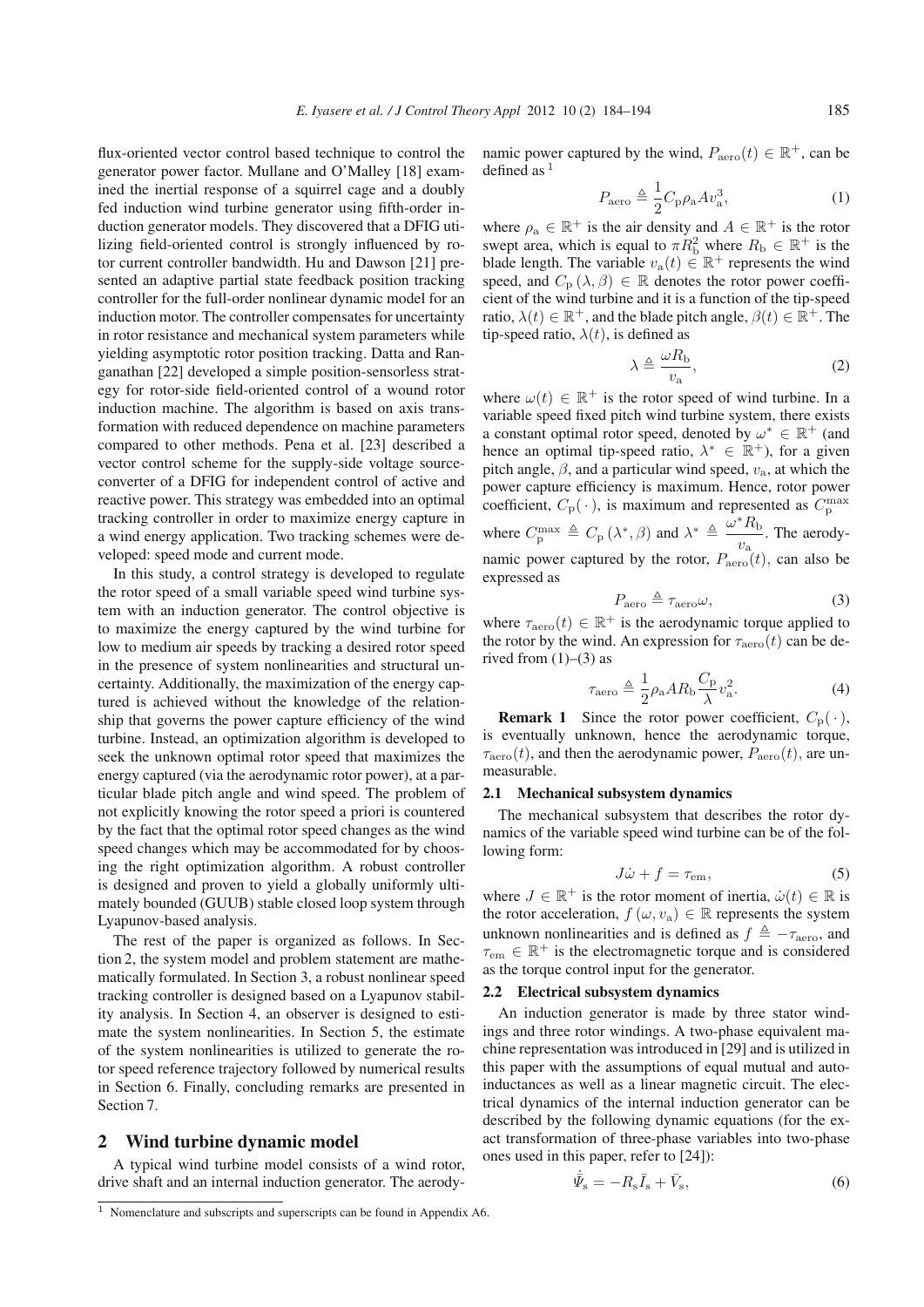$$
\bar{\Psi}_{\mathbf{r}} = -R_{\mathbf{r}}\bar{I}_{\mathbf{r}} + n_{\mathbf{p}}\omega\Delta\bar{\Psi}_{\mathbf{r}} + \bar{V}_{\mathbf{r}},\tag{7}
$$
\n
$$
\bar{\mathbf{r}} = \omega\bar{\mathbf{r}} + \omega\bar{\mathbf{r}}\tag{8}
$$

$$
\bar{I}_s = \kappa_1 \bar{\Psi}_s - \kappa_2 \bar{\Psi}_r,\tag{8}
$$
\n
$$
\bar{I}_s = \mu_1 \bar{\Psi}_s - \mu_2 \bar{\Psi}_r,\tag{9}
$$

$$
\bar{I}_r = \kappa_1 \bar{\Psi}_r - \kappa_2 \bar{\Psi}_s,\tag{9}
$$

$$
I_{\rm r} = \kappa_1 \Psi_{\rm r} - \kappa_2 \Psi_{\rm s},\tag{9}
$$

$$
\tau_{\rm em} = \alpha \bar{\Psi}_{\rm s}^{\rm T} \Delta \bar{\Psi}_{\rm r},\tag{10}
$$

$$
\Delta \triangleq \begin{bmatrix} 0 & -1 \\ 1 & 0 \end{bmatrix}, \ \alpha \triangleq n_{p}\kappa_{2}, \tag{11}
$$

where  $\bar{\Psi}_{s} \triangleq \left[\bar{\Psi}_{s_{a}} \ \bar{\Psi}_{s_{b}}\right]^{T}, \bar{\Psi}_{r} \triangleq \left[\bar{\Psi}_{r_{a}} \ \bar{\Psi}_{r_{b}}\right]^{T} \in \mathbb{R}^{2}$  are the stator and rotor flux linkage, respectively;  $\overline{I}_s \triangleq [\overline{I}_{s_a} \ \overline{I}_{s_b}]^T$ ,  $\overline{I}_r \triangleq [\overline{I}_{r_a} \ \overline{I}_{r_b}]^T \in \mathbb{R}^2$  are the stator and rotor currents, respectively; and  $\bar{V}_s \triangleq [\bar{V}_{s_a} \ \bar{V}_{s_b}]^T$ ,  $\bar{V}_r \triangleq [\bar{V}_{r_a} \ \bar{V}_{r_b}]^T \in \mathbb{R}^2$ are the stator and rotor voltages, respectively, where  $\bar{V}_s(t)$  is the voltage control input to be designed later. In (8) and (9),  $\kappa_1, \kappa_2 \in \mathbb{R}^+$  are constants related to the generator parameters, and are given explicitly by

$$
\kappa_1 \triangleq \frac{L_\mathrm{s}}{L_\mathrm{s}^2 - M^2}, \ \kappa_2 \triangleq \frac{M}{L_\mathrm{s}^2 - M^2}.\tag{12}
$$

To facilitate the control development, the following model characteristics are imposed.

**Assumption 1** The system parameters  $J, L_s, M, n_p$ ,  $R_{\rm b}, R_{\rm r}, R_{\rm s}, \beta$  and  $\rho_{\rm a}$  are assumed to be known constants.

**Assumption 2** The variables  $v_a(t)$ ,  $\omega(t)$ ,  $\overline{I}_s(t)$ ,  $\overline{I}_r(t)$ , and  $V<sub>s</sub>(t)$  are assumed to be measurable.

**Assumption 3** The wind speed,  $v_a(t)$ , is assumed to be constant or slowly time varying (i.e.,  $\dot{v}_a(t) \approx 0$ ).

Assumption 4 The wind speed and its first two time derivatives,  $v_a(t)$ ,  $\dot{v}_a(t)$ , and  $\ddot{v}_a(t)$ , are assumed to be bounded.

Assumption 5 As a consequence of the fact that  $\tau_{\text{aero}}(t)$  is unmeasurable, the variable  $f(\cdot)$ , introduced in (5), is also unmeasurable.

**Assumption 6** The variables,  $f(\cdot)$ ,  $\dot{f}(\cdot)$ , and  $\ddot{f}(\cdot)$  are assumed to be bounded provided that their arguments are bounded.

**Remark 2** The variable  $f(\omega, v_a)$  can be upper bounded by a known function such that  $|f(\omega, v_a)| \leq \rho_{\rm z}(\omega)$  where  $\rho_z(\omega)$  is continuously differentiable for all  $\omega(t) > 0$ .

### 2.3 Electrical subsystem transformation

An auxiliary control input  $\omega_{s}(t) \in \mathbb{R}$  is injected into the electrical subsystem dynamics via time-varying coordinate transformation [25] as follows:

$$
\begin{cases} \Psi_{\rm s} \triangleq T\bar{\Psi}_{\rm s}, \quad I_{\rm s} \triangleq T\bar{I}_{\rm s}, \quad V_{\rm r} \triangleq T\bar{V}_{\rm r}, \\ \Psi_{\rm r} \triangleq T\bar{\Psi}_{\rm r}, \quad I_{\rm r} \triangleq T\bar{I}_{\rm r}, \quad V_{\rm s} \triangleq T\bar{V}_{\rm s}, \end{cases} \tag{13}
$$

where  $T(t) \in \mathbb{R}^{2 \times 2}$  is defined as

$$
T \triangleq \begin{bmatrix} \cos \varepsilon_0 & \sin \varepsilon_0 \\ -\sin \varepsilon_0 & \cos \varepsilon_0 \end{bmatrix}, \tag{14}
$$

where  $\dot{\varepsilon}_0 = \omega_s$ . Note that  $T^{-T} \Delta T^{-1} = \Delta$  and  $\dot{T} =$  $-\Delta T \omega_s$ . The overall dynamics of the induction generator can then be given by the following model:

$$
J\dot{\omega} + f = \tau_{\rm em},\tag{15}
$$
\n
$$
\dot{\Psi}_{\rm s} = -R_{\rm s}\kappa_1\Psi_{\rm s} + R_{\rm s}\kappa_2\Psi_{\rm r} - \Delta\Psi_{\rm s}\omega_{\rm s} + V_{\rm s},\tag{16}
$$

$$
\Psi_{\rm s} = -R_{\rm s}\kappa_1\Psi_{\rm s} + R_{\rm s}\kappa_2\Psi_{\rm r} - \Delta\Psi_{\rm s}\omega_{\rm s} + V_{\rm s},\qquad(16)
$$
\n
$$
\dot{\Psi}_{\rm r} = -R_{\rm r}\kappa_1\Psi_{\rm r} + R_{\rm r}\kappa_2\Psi_{\rm s} + n_{\rm p}\omega\Delta\Psi_{\rm r} - \Delta\Psi_{\rm r}\omega_{\rm s}
$$

$$
V_{\rm r} = -R_{\rm r}\kappa_1\Psi_{\rm r} + R_{\rm r}\kappa_2\Psi_{\rm s} + n_{\rm p}\omega\Delta\Psi_{\rm r} - \Delta\Psi_{\rm r}\omega_{\rm s} +V_{\rm r},
$$
\n(17)

$$
I_s = \kappa_1 \Psi_s - \kappa_2 \Psi_r,\tag{18}
$$
\n
$$
I = \kappa_1 \Psi_s - \kappa_2 \Psi_r,\tag{19}
$$

$$
I_{\rm r} = \kappa_1 \Psi_{\rm r} - \kappa_2 \Psi_{\rm s},\tag{19}
$$
\n
$$
I_{\rm r} = \kappa_1 \Psi_{\rm r} - \kappa_2 \Psi_{\rm s},\tag{20}
$$

$$
\tau_{\rm em} = \alpha \Psi_{\rm s}^{\rm T} \Delta \Psi_{\rm r},\tag{20}
$$

where

$$
\Psi_{s} \triangleq [\Psi_{s_1} \ \Psi_{s_2}]^T \in \mathbb{R}^2, \ \Psi_{r} \triangleq [\Psi_{r_1} \ \Psi_{r_2}]^T \in \mathbb{R}^2, V_r \triangleq [V_{r_1} \ V_{r_2}]^T \in \mathbb{R}^2, \ V_s \triangleq [V_{s_1} \ V_{s_2}]^T \in \mathbb{R}^2.
$$

# 3 Nonlinear controller development

## 3.1 Control objectives

The objective of the proposed controller is to maximize the aerodynamic rotor power of the wind turbine,  $P_{\text{aero}}(t)$ , by tracking a desired rotor speed,  $\omega_d(t) \in \mathbb{R}^+$ , such that  $\omega(t) \rightarrow \omega_d(t)$  as  $t \rightarrow \infty$ . This is achieved in turn by track-<br>ing a desired electromagnetic torque,  $\tau_d(t) \in \mathbb{R}^+$ , a deing a desired electromagnetic torque,  $\tau_d(t) \in \mathbb{R}^+$ , a desired stator flux  $\Psi_s^d(t) \in \mathbb{R}^{2\times 1}$ , and a desired rotor flux  $\Psi_d^d(t) \in \mathbb{R}^{2\times 1}$  such that  $\tau_{s+1}(t) \to \tau_i(t) \Psi_d(t) \to \Psi_d^d(t)$  $\Psi_{\rm st}^{\rm d}(t) \in \mathbb{R}^{2 \times 1}$  such that  $\tau_{\rm em}(t) \to \tau_{\rm d}(t), \Psi_{\rm s}(t) \to \Psi_{\rm s}^{\rm d}(t),$ <br>and  $\Psi(t) \to \Psi^{\rm d}(t)$  as  $t \to \infty$  where and  $\Psi_{\rm r}(t) \to \Psi_{\rm r}^{\rm d}(t)$  as  $t \to \infty$  where

$$
\Psi_{\mathbf{s}}^{\mathbf{d}} \triangleq \left[\Psi_{\mathbf{s}_1}^{\mathbf{d}} \mathbf{0}\right]^{\mathbf{T}}, \quad \Psi_{\mathbf{r}}^{\mathbf{d}} \triangleq \left[\Psi_{\mathbf{r}_1}^{\mathbf{d}} \Psi_{\mathbf{r}_2}^{\mathbf{d}}\right]^{\mathbf{T}},\tag{21}
$$

$$
\tau_{\rm d} \triangleq \alpha \left(\Psi_{\rm s}^{\rm d}\right)^{\rm T} \Delta \Psi_{\rm r}^{\rm d}.\tag{22}
$$

**Remark 3** The desired rotor speed,  $\omega_d(t)$ , is designe-<br>pline using a numerical-based optimization algorithm as donline using a numerical-based optimization algorithm, as shown in Section 5, to maximize the rotor power,  $P_{\text{aero}}(t)$ , at a particular blade pitch angle,  $\beta$ , and wind velocity,  $v_a$ , such that  $\omega_d(t) \rightarrow \omega^*$ , where the optimal speed,  $\omega^*$ , is the result of the optimum seeking algorithm after convergence. Hence,  $P_{\text{aero}}(t) \rightarrow P_{\text{max}}$  if  $\omega(t) \rightarrow \omega_d(t)$ . Additionally,  $\omega_d(t)$  is designed such that  $\omega_d(t)$ ,  $\dot{\omega}_d(t)$ , and  $\ddot{\omega}_d(t)$ are bounded.

#### 3.2 Error system development

 $\epsilon$ 

To quantify the control objectives, rotor speed tracking error, denoted by  $e(t) \in \mathbb{R}$ , as well as stator and rotor flux tracking errors, denoted by  $\eta_s(t)$ ,  $\eta_r(t) \in \mathbb{R}^{2 \times 1}$ , are defined as

$$
\stackrel{\Delta}{=}\omega_{\rm d}-\omega,\tag{23}
$$

$$
\eta_{\rm s} = \begin{bmatrix} \eta_{\rm s_1} \\ \eta_{\rm s_2} \end{bmatrix} \triangleq \begin{bmatrix} \Psi_{\rm s_1}^{\rm d} \\ 0 \end{bmatrix} - \begin{bmatrix} \Psi_{\rm s_1} \\ \Psi_{\rm s_2} \end{bmatrix},\tag{24}
$$

$$
\eta_{\rm r} = \begin{bmatrix} \eta_{\rm r_1} \\ \eta_{\rm r_2} \end{bmatrix} \triangleq \begin{bmatrix} \Psi_{\rm r_1}^{\rm d} \\ \Psi_{\rm r_2}^{\rm d} \end{bmatrix} - \begin{bmatrix} \Psi_{\rm r_1} \\ \Psi_{\rm r_2} \end{bmatrix}, \tag{25}
$$

where  $\eta_{s_1}(t)$ ,  $\eta_{s_2}(t)$ ,  $\eta_{r_1}(t)$ , and  $\eta_{r_2}(t) \in \mathbb{R}$ . From the definition of the rotor speed tracking error in (23), and subsystem dynamics in (5), a rotor speed open-loop error dynamics is obtained as follows:

$$
J\dot{e} = J\dot{\omega}_{\rm d} + f - \tau_{\rm em}.\tag{26}
$$

By adding and subtracting  $\tau_d(t)$  to the right hand side of (26) and substituting (20) and (22) the expression of (26) (26) and substituting (20) and (22), the expression of (26) becomes

$$
J\dot{e} = J\dot{\omega}_{\rm d} + f - \tau_{\rm d} + \alpha \left[ \left( \varPsi_{\rm s}^{\rm d} \right)^{\rm T} \Delta \varPsi_{\rm r}^{\rm d} - \varPsi_{\rm s}^{\rm T} \Delta \varPsi_{\rm r} \right]. \tag{27}
$$
  
The expression in (27) can be rewritten as

$$
J\dot{e} = J\dot{\omega}_{\rm d} + f - \tau_{\rm d} - \alpha \Psi_{\rm s_1}^{\rm d} \eta_{\rm r_2} + \alpha \Psi_{\rm r_1}^{\rm d} \eta_{\rm s_2}
$$

$$
-\alpha \Psi_{\rm r_2}^{\rm d} \eta_{\rm s_1} + \alpha \eta_{\rm s_1} \eta_{\rm r_2} - \alpha \eta_{\rm s_2} \eta_{\rm r_1},\tag{28}
$$

 $-\alpha \Psi_{r_2}^d \eta_{s_1} + \alpha \eta_{s_1} \eta_{r_2} - \alpha \eta_{s_2} \eta_{r_1},$  (28)<br>where (24) and (25) were utilized. Similarly, the stator and rotor flux open-loop error dynamics are developed as fol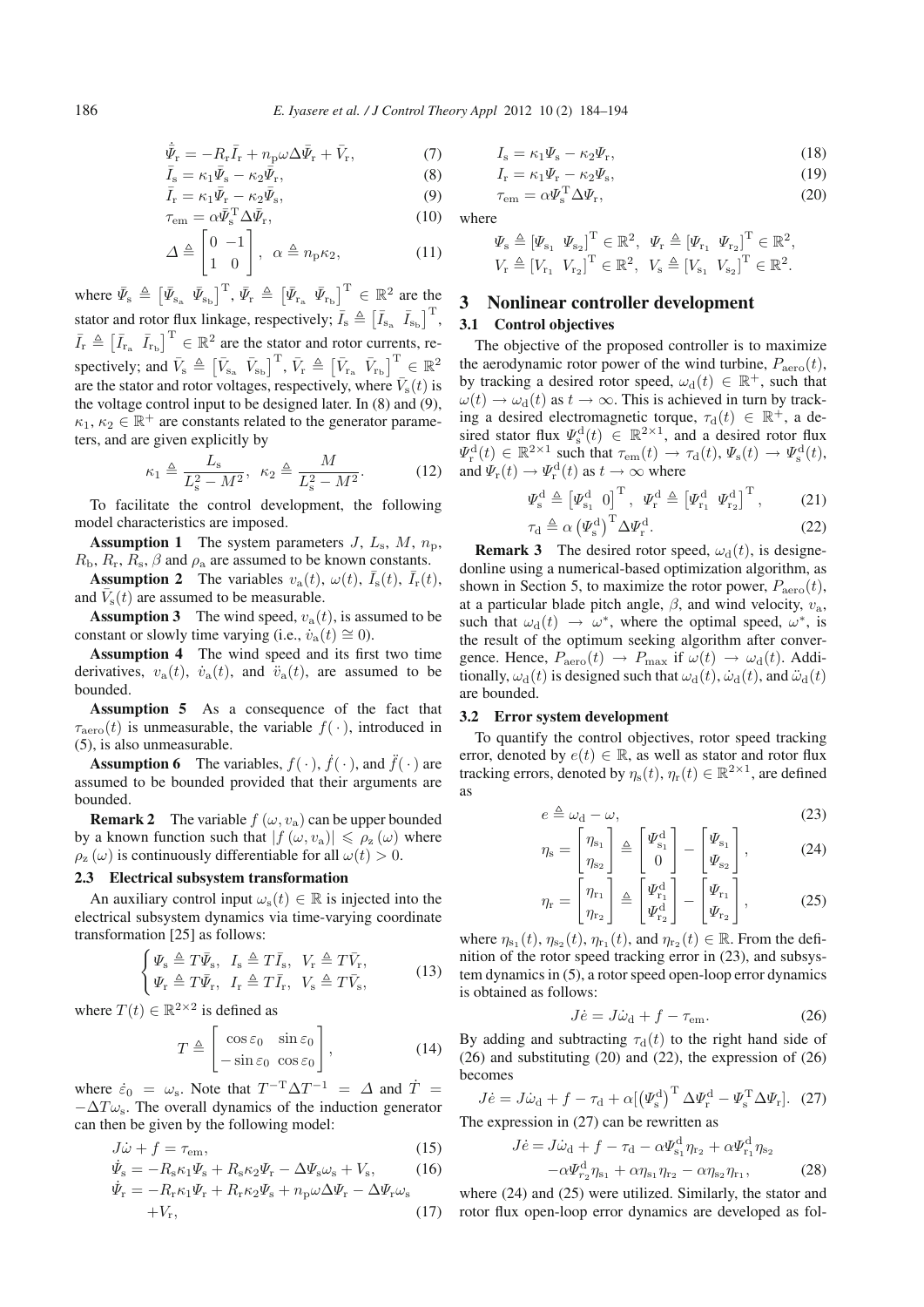lows:

$$
\begin{bmatrix}\n\dot{\eta}_{s_1} \\
\dot{\eta}_{s_2}\n\end{bmatrix} = \begin{bmatrix}\n\dot{\Psi}_{s_1}^d \\
0\n\end{bmatrix} + R_s \kappa_1 \begin{bmatrix}\n\Psi_{s_1}^d \\
0\n\end{bmatrix} - R_s \kappa_1 \begin{bmatrix}\n\eta_{s_1} \\
\eta_{s_2}\n\end{bmatrix} \n+ R_s \kappa_2 \begin{bmatrix}\n\eta_{r_1} \\
\eta_{r_2}\n\end{bmatrix} - R_s \kappa_2 \begin{bmatrix}\n\Psi_{r_1}^d \\
\Psi_{r_2}^d\n\end{bmatrix} \n+ \begin{bmatrix}\n0 \\
\Psi_{s_1}^d \\
\dot{\Psi}_{s_1}^d\n\end{bmatrix} \omega_s + \begin{bmatrix}\n\eta_{s_2} \\
-\eta_{s_1}\n\end{bmatrix} \omega_s - \begin{bmatrix}\nV_{s_1} \\
V_{s_2}\n\end{bmatrix}, \quad (29) \n\begin{bmatrix}\n\dot{\eta}_{r_1} \\
\dot{\eta}_{r_2}\n\end{bmatrix} = \begin{bmatrix}\n\dot{\Psi}_{r_1}^d \\
\dot{\Psi}_{r_2}^d\n\end{bmatrix} + R_r \kappa_2 \begin{bmatrix}\n\eta_{s_1} \\
\eta_{s_2}\n\end{bmatrix} - R_r \kappa_1 \begin{bmatrix}\n\eta_{r_1} \\
\eta_{r_2}\n\end{bmatrix} \n+ R_r \kappa_1 \begin{bmatrix}\n\Psi_{r_1}^d \\
\Psi_{r_2}^d\n\end{bmatrix} - R_r \kappa_1 \begin{bmatrix}\n\eta_{r_1} \\
\eta_{r_2}\n\end{bmatrix} \n+ \begin{bmatrix}\n-\eta_{r_2} \\
\eta_{r_1}^d\n\end{bmatrix} \omega_s - \begin{bmatrix}\n-\eta_{r_2} \\
\eta_{r_1}\n\end{bmatrix} \omega_s - \begin{bmatrix}\nV_{r_1} \\
V_{r_2}\n\end{bmatrix}, \quad (30)
$$

where  $(16)$  and  $(17)$  were utilized.

#### 3.3 Controller formulation

The control inputs are designed based on the subsequent stability analysis presented in Appendices A2 and A4. The desired torque trajectory,  $\tau_d(t)$ , is designed as

$$
\tau_{\rm d} = Ke + \frac{\rho_{\rm z}^2 e}{\varepsilon} + J\dot{\omega}_{\rm d} - \hat{f}_{\rm s},\tag{31}
$$

where  $f_s(\cdot) \triangleq \frac{1}{\sigma s + 1}$ sat $\{f(\cdot)\}\$ , sat $\{\cdot\}$  is the saturation  $\sigma s + 1$ <br> $\in \mathbb{R}$  is

function,  $\hat{f}(\cdot) \in \mathbb{R}$  is the estimate of  $f(\cdot)$  which is designed in Section 4, s is the Lanlace variable  $\varepsilon$  and  $\sigma \in \mathbb{R}^+$ signed in Section 4, s is the Laplace variable,  $\varepsilon$  and  $\sigma \in \mathbb{R}^+$ are constants,  $K \in \mathbb{R}^+$  is a control gain, and  $e(t)$  and  $\rho_z(\omega)$ were previously introduced in (23) and Remark 2, respectively.

**Remark 4** Since  $\frac{1}{\sigma s + 1}$  is a proper bounded fil-<br>and the output of the saturation function is always ter and the output of the saturation function is always bounded; hence, it can be concluded that  $f_s(\cdot)$  and  $f_s(\cdot)$ are bounded. Thus, it may be concluded that  $|\hat{f}_s(\cdot)| \le \rho_s$ where  $\rho_s \in \mathbb{R}^+$  is a bounding constant.

**Remark 5** The desired stator flux,  $\Psi_{s_1}^d(t)$ , is designed the that such that

i)  $\Psi_{s_1}^d(t) > 0$ ,<br>  $\dots$   $\mathcal{F}_{d}^d(t) > \dot{\mathcal{F}}_{d}^d$ 

ii)  $\Psi_{s_1}^d(t)$ ,  $\dot{\Psi}_{s_1}^d(t)$ , and  $\ddot{\Psi}_{s_1}^d(t)$  are bounded, and<br>iii) power loss in the system is minimized. Be

iii) power loss in the system is minimized. Refer to Appendix A1 for details.

The first entry of the desired rotor flux,  $\varPsi_{r_1}^d(t)$ , is designed as

$$
\Psi_{r_1}^d = \frac{1}{R_s \kappa_2} [\dot{\Psi}_{s_1}^d + R_s \kappa_1 \Psi_{s_1}^d - \alpha \Psi_{r_2}^d e - R_s \kappa_1 \eta_{s_1} + \kappa_{s_1} \eta_{s_1} - V_{s_1}], \tag{32}
$$

where  $\kappa_{s_1} \in \mathbb{R}^+$  is a control gain.

**Remark 6** To ensure the definition in (22),  $\Psi_{\text{r}_2}^{\text{d}}(t)$  is designed such that  $\Psi_{\text{r}_2}^{\text{d}} = \frac{-\tau_{\text{d}}}{\alpha \Psi_{\text{s}_1}^{\text{d}}}$ .

The auxiliary control input,  $\omega_{\rm s}(t)$ , is designed as

$$
\omega_{s} = \frac{1}{\Psi_{s_{1}}^{d}} [R_{s} \kappa_{2} \Psi_{r_{2}}^{d} - \alpha \Psi_{r_{1}}^{d} e + R_{s} \kappa_{1} \eta_{s_{2}} -\kappa_{s_{2}} \eta_{s_{2}} + V_{s_{2}}],
$$
\n(33)

where  $\kappa_{s_2} \in \mathbb{R}^+$  is a control gain. The voltage control input,  $V_{\rm r}(t)$ , is designed as

$$
V_{\rm r_1} = \frac{\ddot{\Psi}_{\rm s_1}^{\rm d}}{R_{\rm s}\kappa_2} + \Theta_1 \dot{\Psi}_{\rm s_1}^{\rm d} - \Theta_2 \Psi_{\rm s_1}^{\rm d} + \Theta_3 \Psi_{\rm r_1}^{\rm d} + \Theta_4 \Psi_{\rm r_2}^{\rm d} + \left(\Theta_5 - \Theta_6 e + \Theta_5 e^2\right) e + \left(\Theta_8 - \Theta_9 \Psi_{\rm r_2}^{\rm d} e\right) \eta_{\rm s_1} - \left(\Theta_{10} + \Theta_{11} e\right) \eta_{\rm s_2} + \left(\Theta_{12} - \Theta_9 e\right) \eta_{\rm s_2} \eta_{\rm r_1} + \Theta_{13} \eta_{\rm r_1} + \frac{R_{\rm s} \kappa_1 - \kappa_{\rm s_1}}{R_{\rm s} \kappa_2} V_{\rm s_1},
$$
(34)  

$$
V_{\rm r_2} = \Omega_1 - \Omega_2 \hat{f}_s - \Omega_3 e + \alpha e \eta_{\rm s_1} + \Omega_4 \Psi_{\rm r_2}^{\rm d} \eta_{\rm s_1}
$$

$$
+ \Omega_5 \eta_{s_2} + \frac{\alpha^2 \Psi_{s_1}^{\alpha} \Psi_{r_2}^{\alpha}}{R_s \kappa_2 J} \eta_{r_1}
$$

$$
- \left( \Omega_6 - \Omega_7 \eta_{s_1} \right) e \eta_{r_1} - \frac{\alpha^2 \Psi_{r_2}^{\alpha}}{R_s \kappa_2 J} \eta_{s_1} \eta_{r_1}
$$

 $+ \Omega_8 \eta_{s_2} \eta_{r_1} - \Omega_8 \eta_{s_1} \eta_{r_2} + \Omega_9 \eta_{r_2} - \Omega_{10} e^2$ , (35) where the terms  $\Theta_i(t)$  and  $\Omega_i(t)$  for  $i = 1, \ldots, 13$  and  $j = 1, \ldots, 10$  are explicitly defined in Appendix A6.

#### 3.4 Stability analysis

Theorem 1 Given the error system dynamics in  $(28)$ -(30) and the designed terms in (31)–(35) along with Remark 6, the tracking error signals given in (23)–(25) are GUUB and all signals remain bounded under closed-loop operation.

Proof See Appendix A2.

# 4 Estimation of uncertain system nonlinearities

The control objective is to maximize the aerodynamic rotor power,  $P_{\text{aero}}(t)$ , captured by a variable speed wind turbine with structurally uncertain system nonlinearities,  $f(\cdot)$ , by controlling the rotor speed,  $\omega(t)$ . The control development in Section 3 requires estimating the uncertain nonlinearities,  $f(\cdot)$ . The estimate of  $f(\cdot)$ , denoted by  $\hat{f}(\cdot)$ , is developed for two reasons: i) The estimate  $\hat{f}(\cdot)$  is used as a feed-forward term in the control design through  $\hat{f}_s(\cdot)$ , and ii) since  $P_{\text{aero}}(t)$  is unmeasurable, an estimate of the captured power, denoted by  $\hat{P}_{\text{aero}}(t) \in \mathbb{R}$ , is designed such that  $\hat{P}_{\text{aero}} = -\hat{f}\omega$ , and is used in the online planning of  $\omega_{\text{d}}(t)$ .

## 4.1 Observer error system

The main objective of the observer is to estimate the uncertain system nonlinearities,  $f(\cdot)$ , such that  $\hat{f}(\cdot) \to f(\cdot)$ as  $t \to \infty$ . To facilitate the observer design, the following system model is developed:

$$
J\dot{\hat{\omega}} = \tau_{\rm em} - \hat{f},\tag{36}
$$

where  $\hat{\omega}(t) \in \mathbb{R}^+$  denotes the estimated rotor speed. The observer errors denoted by  $\hat{\omega}(t) \cdot \hat{f}(t) \subset \mathbb{R}$  are defined as observer errors, denoted by  $\tilde{\omega}(t)$ ,  $\tilde{f}(t) \in \mathbb{R}$ , are defined as

$$
\tilde{\omega} \triangleq \hat{\omega} - \omega, \tag{37}
$$
\n
$$
\tilde{\epsilon} \triangleq \hat{\epsilon} - \epsilon \tag{38}
$$

$$
\hat{f} \triangleq \hat{f} - f. \tag{38}
$$

In addition, a filtered rotor speed estimation error, denoted by  $r(t) \in \mathbb{R}$ , is defined to facilitate the subsequent design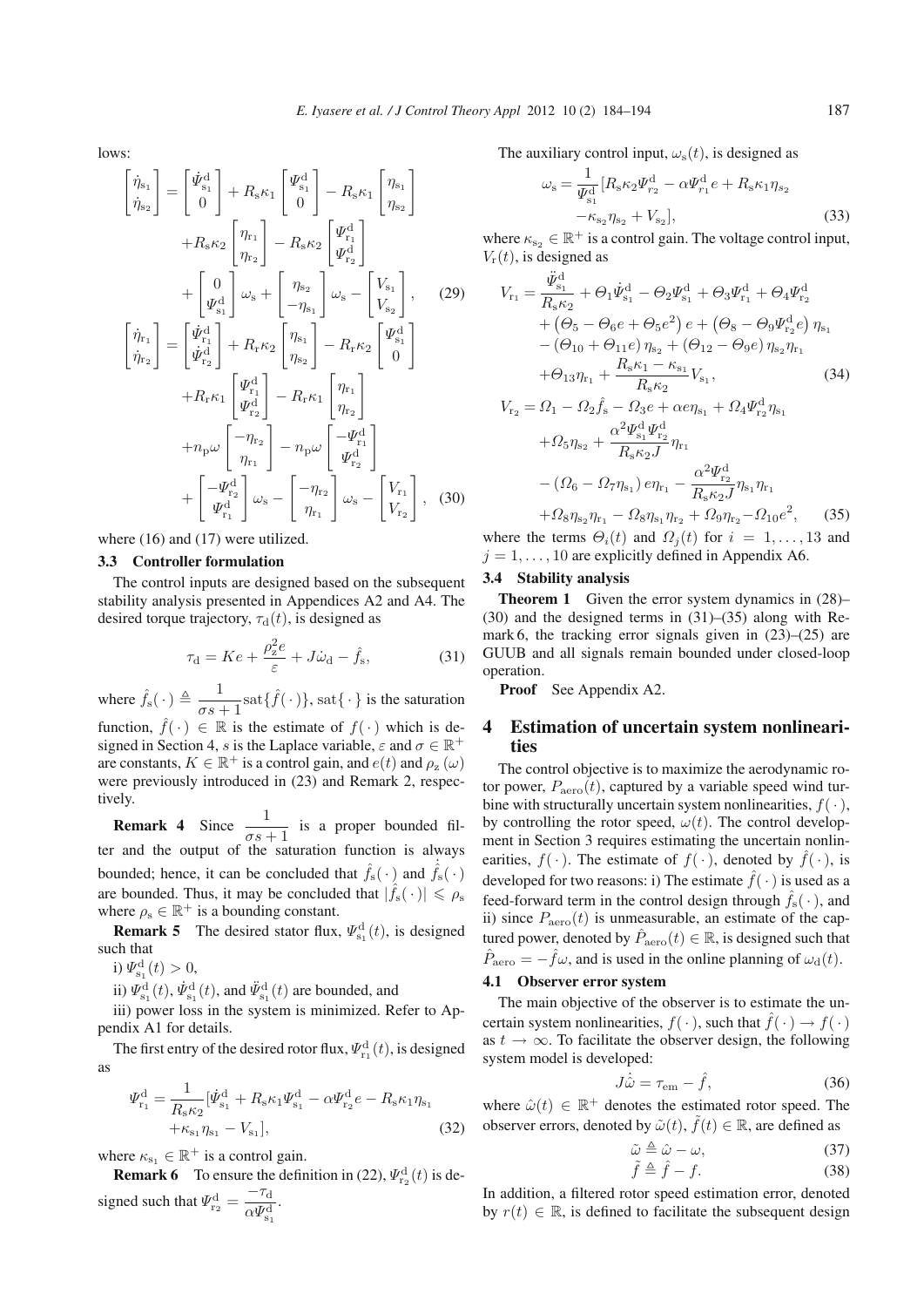and analysis as

$$
r \triangleq \dot{\tilde{\omega}} + k\tilde{\omega},\tag{39}
$$

where  $k \in \mathbb{R}^+$  is a control gain. After taking the first time derivative of  $(39)$  and premultiplying by J, the following expression can be obtained:

$$
J\dot{r} = -\dot{\hat{f}} + \dot{f} + \Phi - \tilde{\omega},\tag{40}
$$

where  $\Phi(t) \in \mathbb{R}$  is defined as  $\Phi \triangleq kJ\ddot{\omega} + \ddot{\omega}$  and (36)–(38) were utilized were utilized.

Remark 7 The mean value theorem can be utilized to upper bound  $\Phi(t)$  such that  $|\Phi(t)| \leq \rho_N ||X||$  where  $Y(t) = [\tilde{\omega}(t), \omega(t)]^T \in \mathbb{R}^2$  and  $e \in \mathbb{R}^+$  is a bounding  $X(t) = [\tilde{\omega}(t) \ r(t)]^{\mathsf{T}} \in \mathbb{R}^2$ , and  $\rho_{\mathbb{N}} \in \mathbb{R}^+$  is a bounding constant [30] constant [30].

#### 4.2 Observer design

Based on the structure of (40), as well as the subsequent stability analysis, a continuous estimator law is proposed to achieve the stated estimator objectives where

$$
\hat{f} = (k_{\rm f} + k) r + \rho_0 \text{sgn } \tilde{\omega},\tag{41}
$$

where  $k_f \in \mathbb{R}^+$  is a control gain,  $\rho_0 \in \mathbb{R}^+$  is a bounding constant, and sgn( $\cdot$ )  $\in \mathbb{R}$  is the standard signum function.

## 4.3 Stability analysis for nonlinear observer

Theorem 2 The observer design in (41) ensures that asymptotic tracking is obtained in the sense that  $\tilde{\omega}(t)$ ,  $\tilde{\omega}(t)$ ,  $r(t) \to 0$  and  $\hat{f}(t) \to f(t)$  as  $t \to \infty$ .

Proof See Appendix A4.

## 5 Trajectory generation and optimum seeking algorithm

In Remark 3, it was assumed that a desired trajectory  $\omega_{\rm d}(t)$  canbe designed such that  $\omega_{\rm d}(t)$ ,  $\dot{\omega}_{\rm d}(t)$  and  $\ddot{\omega}_{\rm d}(t)$ are bounded and  $\omega_d(t) \to \omega^*$ , where  $\omega^*$  is the unknown rotor speed that maximizes the aerodynamic rotor power,  $P_{\text{aero}}(t)$ , for a particular wind speed,  $v(t)$ , and blade pitch angle,  $\beta$ . As stated in Remark 1,  $P_{\text{aero}}(t)$  is unmeasurable, therefore the estimated captured power,  $\hat{P}_{\text{aero}}(t)$ , is used as the cost function to be optimized. The successive quadratic estimator (SQE) is selected as the optimum seeking algorithm. Although there are many optimization techniques in the literature [31–33], the advantage of this algorithm over conventional methods, such as the golden section search and simplex, is that no initial cost function values or bounds on the functional values are required [34]. The estimator approximates the cost function,  $\hat{P}_{\text{aero}}(\hat{\omega}(t))$ , as a quadratic function over a local bound and successively uses this property to predict the location of the optimum rotor speed,  $\omega^*$ .

To ensure that  $\omega_d(t)$ ,  $\dot{\omega}_d(t)$  and  $\ddot{\omega}_d(t)$  are bounded, a filter-based form of the SQE is used, wherein at each iteration (new guess),  $\omega_d$  [n] is passed through a set of thirdorder stable and proper low pass filters to generate continuous bounded signals for  $\omega_d(t)$ ,  $\dot{\omega}_d(t)$  and  $\ddot{\omega}_d(t)$ . The following filters are used in this study:

$$
\omega_{\rm d}(t) = \frac{\zeta_1}{s^3 + \zeta_2 s^2 + \zeta_3 s + \zeta_4} \omega_{\rm d}[n] \,,\tag{42}
$$

$$
\dot{\omega}_{\rm d}(t) = \frac{\zeta_1 s}{s^3 + \zeta_2 s^2 + \zeta_3 s + \zeta_4} \omega_{\rm d} [n] \,, \tag{43}
$$

$$
\ddot{\omega}_{\rm d}(t) = \frac{\zeta_1 s^2}{s^3 + \zeta_2 s^2 + \zeta_3 s + \zeta_4} \omega_{\rm d} [n] \,, \tag{44}
$$

where  $\zeta_1, \zeta_2, \zeta_3$ , and  $\zeta_4 \in \mathbb{R}^+$  are filter constants. The optimization algorithm waits until certain error thresholds are met before making the next guess (i.e., if  $|\omega_d(t) - \omega_d[n]| \leq$  $\vert \bar{e}_1, \vert \bar{f}(\cdot) \vert \leq \bar{e}_2$  and  $\vert \omega(t) - \omega_d(t) \vert \leq \bar{e}_3$ , then  $n = n + 1$ where  $\bar{e}_1$ ,  $\bar{e}_2$ , and  $\bar{e}_3 \in \mathbb{R}^+$  are threshold constants, and  $n \in \mathbb{Z}^+$ ).

## 6 Numerical simulation

A numerical case study is presented in this section to demonstrate the performance of the control strategy introduced in Section 3 and the numerical-based optimum seeking reference trajectory generator in Section 5 using MAT-LAB/Simulink. The plant model in (5) was assumed to correspond to a small wind turbine, possessing the following system nonlinearity

$$
f = -\frac{1}{2}\rho_a A \frac{C_p}{\omega} v_a^3.
$$
 (45)

For simulation purposes, a 350 W wind turbine extrac-<br>cand a 0.5 hp two-pole induction generator were selected tor and a 0.5 hp two-pole induction generator were selected. The model parameters and control gains are chosen as shown in Appendix A6.

The resulting rotor speed tracking error,  $e(t)$ , is shown in Fig. 1 while flux tracking errors,  $\eta_{s_1}(t)$ ,  $\eta_{s_2}(t)$ ,  $\eta_{r_1}(t)$ , and  $\eta_{r_2}(t)$ , are shown in Figs. 2 and 3, respectively. From these figures, it can be seen that globally uniformly bounded tracking errors have been achieved under the proposed control strategy. The voltage control inputs,  $V_{r_1}(t)$ , and  $V_{r_2}(t)$ , are shown in Fig. 4. The power coefficient function,  $C_{\text{p}}(\lambda)$ that is illustrated in Fig. 5 (a), is an example curve obtained using blade-element momentum theory [35]. It may be observed that  $C_p^{\text{max}} = 0.4405$  occurs when  $\lambda^* = 3.5$ <br>which corresponds to  $\omega^* = 5.296$ . The actual power effiwhich corresponds to  $\omega^* = 5.296$ . The actual power efficiency measure,  $C_p(t)$ , shown in Fig. 5 (b), indicates that  $C_p(t) \rightarrow 0.4401$  as  $\omega(t) \rightarrow 5.3569$ , which is illustrated in Fig. 6.

Additionally, the copper losses,  $P_{\text{loss}}(t)$ , desired stator flux,  $\Psi_{\text{sl}}^{\text{d}}(t)$ , and estimator error,  $\tilde{f}(t)$ , are shown in Figs. 7, 8 and 9 respectively. Overall, the simulation results demon-8 and 9, respectively. Overall, the simulation results demonstrate that the proposed control strategy performed satisfactorily and shows a robust response to structural uncertainties.



Fig. 1 Rotor speed tracking error  $e(t)$ .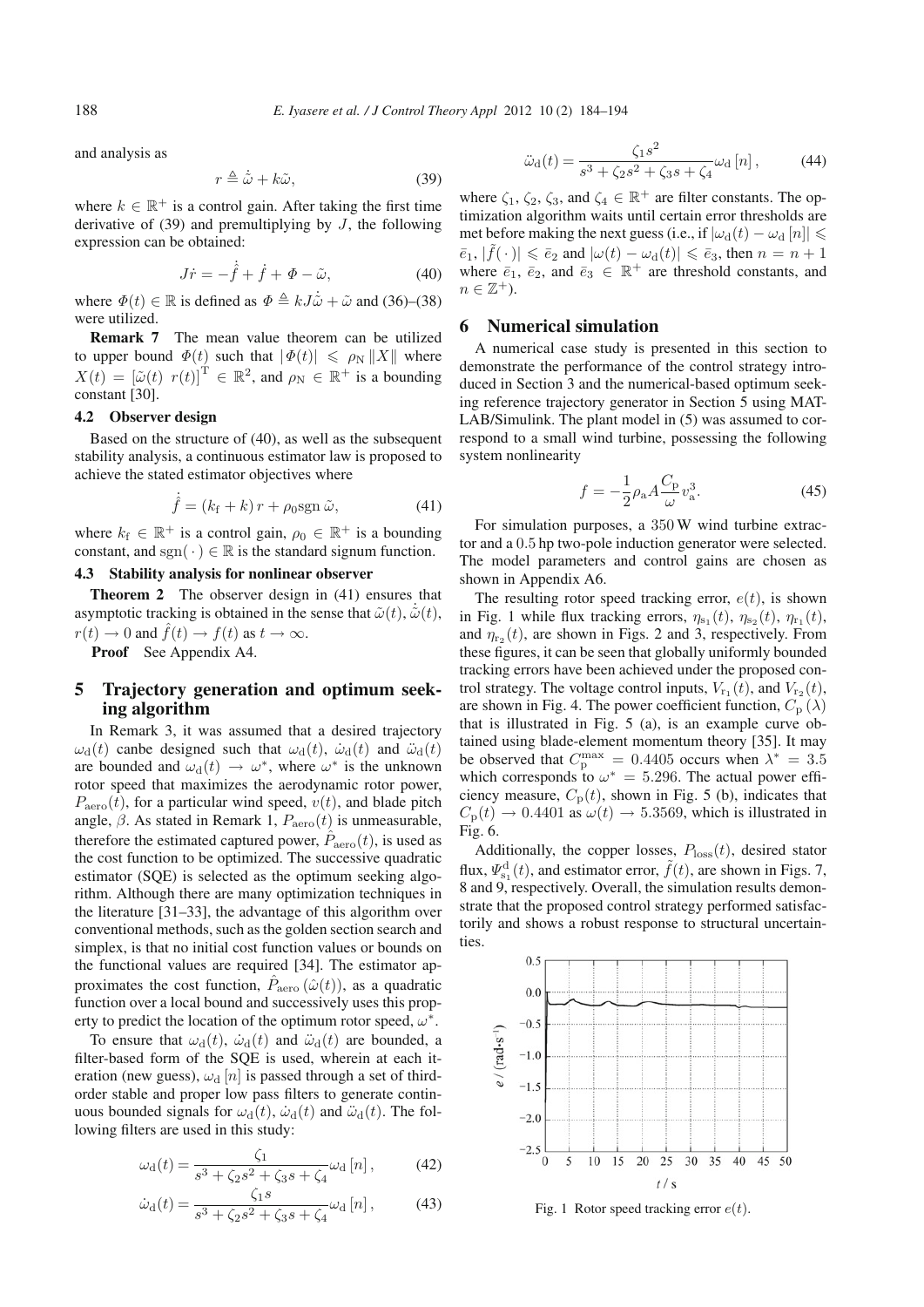

Fig. 3 Rotor flux tracking errors  $\eta_{r_1}(t)$  and  $\eta_{r_2}(t)$ .



Fig. 5 Simulated and actual power coefficient functions.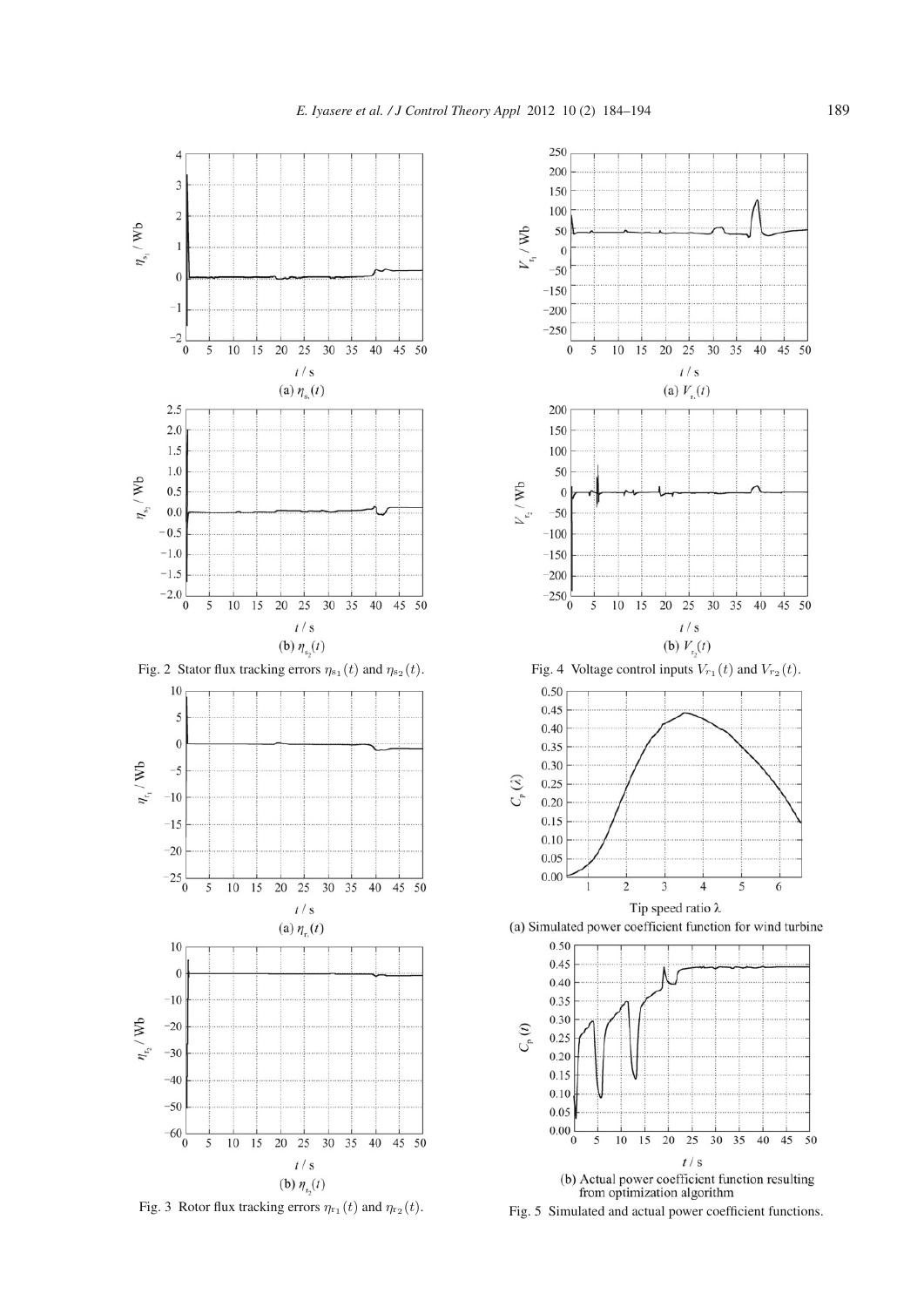

Fig. 6 Rotor speed  $\omega(t)$  resulting from optimization algorithm.



Fig. 7 Copper losses  $P_{\text{loss}}(t)$  from optimization algorithm.







Fig. 9 Nonlinear observer error  $f(t)$ .

## 7 Conclusions

A nonlinear control strategy has been developed for a variable speed windturbine system with an internal induction generator to optimize the energy captured from the wind for a particular blade pitch angle. A desired rotor speed trajectory generator is presented that seeks the unknown optimal rotor speed while ensuring that the trajectory remains bounded and sufficiently differentiable. To track the desired trajectory, a robust tracking controller is developed. The proposed controller is proven to yield a globally uniformly ultimately bounded result while keeping the closedloop system stable via Lyapunov-based analysis. Simulation results were provided to verify the effectiveness of the control strategy. Future research will involve the implementation of the control strategy on a wind turbine extractor and eliminating the assumption of constant or slowly time varying wind speed.

#### References

- [1] K. Johnson, L. Fingersh, M. Balas, et al. Methods for increasing region 2 power capture on a variable-speed wind turbine. *ASME Journal of Solar Energy Engineering*, 2004, 126(4): 1092 – 1100.
- [2] U. Ozbay, E. Zergeroglu, S. Sivrioglu. Adaptive backstepping control of variable speed wind turbines. *International Journal of Control*, 2008, 81(6): 910 – 919.
- [3] Y. Song, B. Dhinakaran, X. Bao. Variable speed control of wind turbines using nonlinear and adaptive algorithms. *Journal of Wind Engineering and Industrial Aerodynamics*, 2000, 85(3): 293 – 308.
- [4] M. Hand, M. Balas. Non-linear and linear model based controller design for variable-speed wind turbines. *The 3rd ASME/JSME Joint Fluids Engineering Conference*. Golden, CO: National Renewable Energy Laboratory, 1999:  $1 - 6$ .
- [5] B. Liebst. Pitch control system for large-scale wind turbines. *Journal of Energy*, 1983, 7(2): 182 – 192.
- [6] T. Knudsen, P. Andersen, S. Tiffner-Clausen. Comparing PI and robust control pitch controllers on a 400KW wind turbine by full scale tests. *Proceedings of European Wind Conference*. Dublin, 1997: 1 – 46.
- [7] K. Stol, M. Balas. Full-state feedback control of a variable-speed wind turbine: a comparison of periodic and constant gains. *Journal of Solar Energy Engineering*, 2001, 123(4): 319 – 326.
- [8] C. Tang, Y. Guo, J. Jiang. Nonlinear dual-mode control of variablespeed wind turbines with doubly fed induction generators. *IEEE Transactions on Control Systems Technology*, 2010, 19(4): 744 – 756.
- [9] B. Boukhezzar, H. Siguerdidjane. Nonlinear control with wind estimation of a DFIG variable speed wind turbine for power capture optimization. *Energy Conversion and Management*, 2009, 50(4): 885 – 892.
- [10] E. Iyasere, M. Salah, D. Dawson, et al. Nonlinear robust control to maximize energy capture in a variable speed wind turbine. *Proceedings of the American Control Conference*. New York: IEEE, 2008: 1824 – 1829.
- [11] R. Chedid, S. Karaki, C. El-Chamali. Adaptive fuzzy control for wind-diesel weak power systems. *IEEE Transactions on Energy Conversion*, 2000, 15(1): 71 – 78.
- [12] X. Zhang, W. Wang, Y. Liu. Fuzzy control of variable speed wind turbine. *Proceedings of the 6th World Congress on Intelligent Control and Automation*. New York: IEEE, 2006: 3872 – 3876.
- [13] A. Kusiak, W. Li, Z. Song. Dynamic control of wind turbines. *Renewable Energy*, 2010, 35(2): 456 – 463.
- [14] W. Lin, C. M. Hong. Intelligent approach to maximum power point tracking control strategy for variable-speed wind turbine generation system. *Energy*, 2010, 35(6): 2440 – 2447.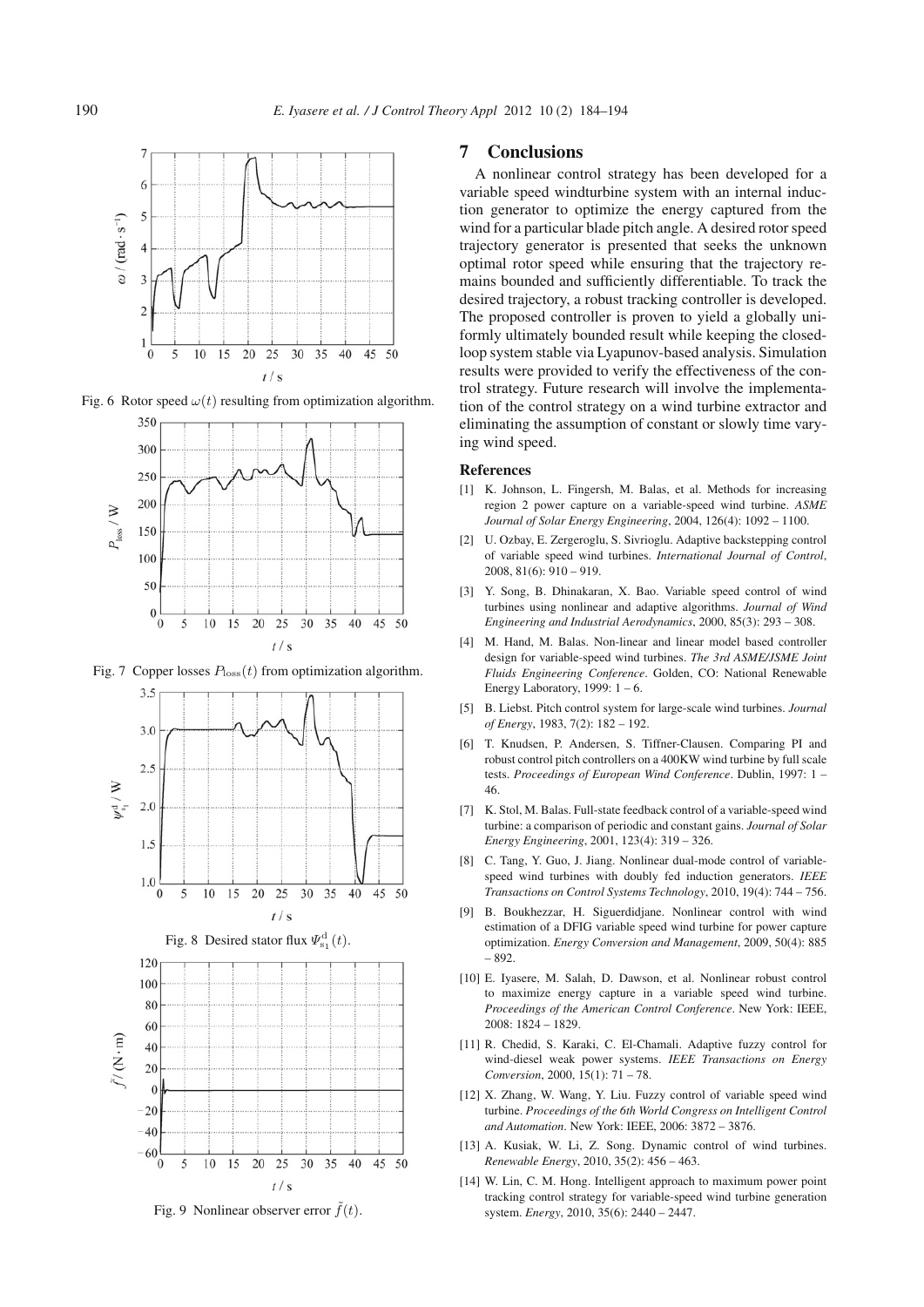- [15] A. Leon, M. Farias, P. Battaiotto, et al. Control strategy of a DVR to improve stability in wind farms using squirrel-cage induction generators. *IEEE Transactions on Power Systems*, 2011, 26(3): 1609 – 1617.
- [16] T. Thiringer, J. Luomi. Comparison of reduced-order dynamic models of induction machines. *IEEE Transactions on Power Systems*, 2001,  $16(1): 119 - 126.$
- [17] A. Tapia, G. Tapia, J. Ostolaza, et al. Modeling and control of a wind turbine driven doubly fed induction generator. *IEEE Transactions on Energy Conversion*, 2003, 18(2): 194 – 204.
- [18] A. Mullane, M. O'Malley. Inertial response of induction-machinebased wind turbines. *IEEE Transactions on Power Systems*, 2005,  $20(3): 1495 - 1503.$
- [19] J. Cathey, R. Calvin, A. Ayoub. Transient load model of an induction motor. *IEEE Transactions on Power Apparatus and Systems*, 1973,  $92(4): 1399 - 1406.$
- [20] S. Muller, M Deicke. Doubly fed induction generator systems for wind turbines. *IEEE Industry Application Magazine*, 2002, 8(3): 26 – 33.
- [21] J. Hu, D. Dawson. Adaptive control of induction motor systems despite rotor resistance uncertainty. *Automatica*, 1996, 32(8): 1127 – 1143.
- [22] R. Datta, V. Ranganathan. A simple position-sensorless algorithm for rotor-side field-oriented-control of wound rotor induction machine. *IEEE Transactions on Industrial Electronics*, 2001 48(4): 786 – 793.
- [23] R. Pena, J. Clare, G. Asher. Doubly fed induction generator using back to back PWM converters and its application to variablespeed wind-energy generation. *IEE Proceedings – Electric Power Applications*, 1996, 143(3): 231 – 241.
- [24] R. Marino, S. Peresada, P. Valigi. Adaptive input-output linearizing control of induction motors. *IEEE Transactions on Automatic Control*, 1993, 38(2): 208 – 221.
- [25] R. Marino, S. Peresada, P. Tomei. Global adaptive output feedback control of induction motors with uncertain rotor resistance. *IEEE Transactions on Automatic Control*, 1999, 44(5): 967 – 983.
- [26] K. Gopakumar, V. Ranganathan, S. Bhat. Vector control of induction motor with split phase stator windings. *Proceedings of IEEE Industry Applications Society Annual Meeting*. New York: IEEE, 1994: 569 – 574.
- [27] R. Datta, V. Ranganathan. Variable-speed wind power generation using doubly fed wound rotor induction machine – a comparison with alternative schemes. *IEEE Transactions on Energy Conversion*, 2002, 17(3): 414 – 421.
- [28] R. Datta, V. Ranganathan. Direct power control of grid-connected wound rotor induction machine without rotor position sensors. *IEEE Transactions on Power Electronics*, 2001, 16(3): 390 – 399.
- [29] P. Krause. *Analysis of Electrical Machinery*. New York: McGraw Hill, 1986.
- [30] J. Slotine, W. Li. *Applied Nonlinear Control*. Englewood Cliffs: Prentice Hall, 1991.
- [31] R. Rocha. A sensorless control for a variable speed wind turbine operating at partial load. *Renewable Energy*, 2011, 36(1): 132 – 141.
- [32] A. Kusiak, H. Zheng. Optimization of wind turbine energy and power factor with an evolutionary computation algorithm. *Energy*, 2010, 35(3): 1324 – 1332.
- [33] R. Vepa. Nonlinear, optimal control of a wind turbine generator. *IEEE Transactions on Energy Conversion*, 2010, 26(2): 468 – 478.
- [34] G. Reklaitis, A. Ravindran, K. Ragsdell. *Engineering Optimization*. New York: John Wiley & Sons, 1983.
- [35] M. Buhl. *NWTC Design Codes (WT Perf by Marshall Buhl)*. 2007: http://wind.nrel.gov/designcodes/simulators/wtperf/.
- [36] P. Kokotovic. The joy of feedback: nonlinear and adaptive. *IEEE Control Systems Magazine*, 1992, 12(3): 7 – 17.

#### Appendix

# **A1** Online generating of  $\Psi_{s_1}^d(t)$

The variable  $\Psi_{s_1}^d(t)$  is designed to be a strictly positive function that ensures  $\bar{\Psi}_{s_1}^{\text{d}}(t)$ ,  $\dot{\Psi}_{s_1}^{\text{d}}(t)$ , and  $\ddot{\Psi}_{s_1}^{\text{d}}(t)$  are bounded with an optimum reduction in copper loss. The copper loss denoted by  $P<sub>loss</sub>(t)$ , is defined as

$$
P_{\text{loss}} \triangleq P_{\text{in}} - P_{\text{out}} = I_{\text{r}}^{\text{T}} V_{\text{r}} + \tau_{\text{em}} \omega - I_{\text{s}}^{\text{T}} V_{\text{s}}.
$$
 (a1)

Substituting  $(16)$ – $(19)$  into  $(a1)$  results in  $\mathbf{r} \wedge \mathbf{T} \wedge \mathbf{\dot{r}}$ 

$$
P_{\text{loss}} = (\kappa_1 \Psi_{\rm r} - \kappa_2 \Psi_{\rm s})^{\text{T}} (\Psi_{\rm r} + R_{\rm r} \kappa_1 \Psi_{\rm r} - R_{\rm r} \kappa_2 \Psi_{\rm s} + \Delta \Psi_{\rm r} \omega_{\rm s} - n_p \omega \Delta \Psi_{\rm r}) - (\kappa_1 \Psi_{\rm s} - \kappa_2 \Psi_{\rm r})^{\text{T}} (\dot{\Psi}_{\rm s} + R_{\rm s} \kappa_1 \Psi_{\rm s} - R_{\rm s} \kappa_2 \Psi_{\rm r} + \Delta \Psi_{\rm s} \omega_{\rm s}) + \tau_{\rm em} \omega.
$$
 (a2)

At steady state, all time derivatives equal to zero and  $\Psi_r(t) \rightarrow$  $\Psi_{\rm r}^{\rm d}(t), \Psi_{\rm s}(t) \to \Psi_{\rm s}^{\rm d}(t), \tau_{\rm em}(t) \to \tau_{\rm d}(t), \omega(t) \to \omega_{\rm d}(t)$  as  $t \to \infty$ (all error signals go to zero) resulting in the following expressions:

$$
P_{\text{loss}} = (\kappa_1 \Psi_{\rm r}^{\rm d} - \kappa_2 \Psi_{\rm s}^{\rm d})^{\rm T} (R_{\rm r} \kappa_1 \Psi_{\rm r}^{\rm d} - R_{\rm r} \kappa_2 \Psi_{\rm s}^{\rm d} + \Delta \Psi_{\rm r}^{\rm d} \omega_{\rm s} - n_{\rm p} \omega_{\rm d} \Delta \Psi_{\rm r}^{\rm d}) + \tau_{\rm d} \omega_{\rm d} - (\kappa_1 \Psi_{\rm s}^{\rm d} - \kappa_2 \Psi_{\rm r}^{\rm d})^{\rm T} \cdot (R_{\rm s} \kappa_1 \Psi_{\rm s}^{\rm d} - R_{\rm s} \kappa_2 \Psi_{\rm r}^{\rm d} + \Delta \Psi_{\rm s}^{\rm d} \omega_{\rm s}),
$$
\n(a3)

$$
\Psi_{r_1}^d = \frac{\kappa_1}{\kappa_2} \Psi_{s_1}^d - \frac{V_{s_1}}{R_s \kappa_2},\tag{a4}
$$

$$
\tau_{\rm d} = -\hat{f}_{\rm s},\tag{a5}
$$
\n
$$
\Psi_{\rm r_2}^{\rm d} = \frac{\hat{f}_{\rm s}}{\alpha \Psi_{\rm s_1}^{\rm d}},\tag{a6}
$$

$$
\omega_{\rm s} = \frac{R_{\rm s}\kappa_2 \hat{f}_{\rm s}}{\alpha \left(\Psi_{\rm s_1}^{\rm d}\right)^2} + \frac{V_{\rm s_2}}{\Psi_{\rm s_1}^{\rm d}},\tag{a7}
$$

where (29), (31), and Remark 6 were utilized. After substituting (a4)–(a7) into (a3),  $P_{\text{loss}}$  can be expressed as a function of  $\Psi_{s_1}^d(t)$ as

$$
P_{\text{loss}} = \left[\frac{\kappa_1^4 R_{\text{r}}}{\kappa_2^2} + \kappa_2^2 R_{\text{r}} - 2\kappa_1^2 R_{\text{s}} \right] (\varPsi_{s_1}^{\text{d}})^2 + \frac{2\hat{f}_{\text{s}}}{\alpha^2 \kappa_2^2 R_{\text{s}}}
$$

$$
\cdot [\kappa_1 V_{s_1} \hat{f}_{\text{s}} (\kappa_1^2 R_{\text{r}} + \kappa_2^2 R_{\text{s}}) + \kappa_2 V_{s_2} (\frac{2\alpha \kappa_1^2 R_{\text{r}} V_{s_1}^2}{R_{\text{s}}}
$$

$$
-\kappa_2^3 R_{\text{s}} n_{\text{p}} \omega_{\text{d}} \hat{f}_{\text{s}} - \alpha \kappa_2^2 R_{\text{s}} \omega_{\text{d}} \hat{f}_{\text{s}} - \alpha \kappa_2^2 V_{s_1}^2)] \frac{1}{\varPsi_{s_1}^{\text{d}}}.
$$
(a8)

The expression in (a8) is then used as cost function in a filter-based SQE numerical minimization algorithm, similar to Section 5, with  $\Psi_{s_1}^{\overline{d}}(t)$  as the functional value. This ensures an optimum reduction in copper losses and boundedness of  $\varPsi^{\text{d}}_{s_1}(t)$ ,  $\dot{\varPsi}^{\text{d}}_{s_1}(t)$ , and  $\ddot{\varPsi}^{\text{d}}_{s_1}(t)$ .

#### A2 Proof of Theorem 1

A nonnegative function, denoted by  $V(t) \in \mathbb{R}$ , is defined as

$$
V = \frac{1}{2}Je^2 + \frac{1}{2}\eta_s^{\mathrm{T}}\eta_s + \frac{1}{2}\eta_r^{\mathrm{T}}\eta_r,\tag{a9}
$$

which can be rewritten as  
\n
$$
V = \frac{1}{2} z^{\mathrm{T}} \text{diag} \{J, 1, 1, 1, 1\} z,
$$
\n(a10)

and can thus be bounded using the Raleigh inequality as

$$
\lambda_{\min} \|z\|^2 \leqslant V \leqslant \lambda_{\max} \|z\|^2 , \qquad (a11)
$$

where  $z(t) \in \mathbb{R}^5$  is defined as  $z \triangleq [e \eta_s^T \eta_r^T]^T$ ,  $\lambda_{\min} \triangleq$  $0.5 \min (J, 1)$ , and  $\lambda_{\max} \triangleq 0.5 \max (J, 1)$ . Taking the time derivative of (a9) results in

$$
\dot{V} = eJ\dot{e} + [\eta_{s_1} \eta_{s_2}] \begin{bmatrix} \dot{\eta}_{s_1} \\ \dot{\eta}_{s_2} \end{bmatrix} + [\eta_{r_1} \eta_{r_2}] \begin{bmatrix} \dot{\eta}_{r_1} \\ \dot{\eta}_{r_2} \end{bmatrix}.
$$
 (a12)

After substituting (28)–(30) into (a12),  $V(t)$  can be expressed as

$$
\dot{V} = e[J\dot{\omega}_{d} + f - \tau_{d} - \alpha \Psi_{s_{1}}^{d} \eta_{r_{2}} + \alpha \Psi_{r_{1}}^{d} \eta_{s_{2}} \n- \alpha \Psi_{r_{2}}^{d} \eta_{s_{1}} + \alpha \eta_{s_{1}} \eta_{r_{2}} - \alpha \eta_{s_{2}} \eta_{r_{1}}] \n+ [\eta_{s_{1}} \eta_{s_{2}}] \left\{ \begin{bmatrix} \Psi_{s_{1}}^{d} \\ 0 \end{bmatrix} + R_{s} \kappa_{1} \begin{bmatrix} \Psi_{s_{1}}^{d} \\ 0 \end{bmatrix} - R_{s} \kappa_{1} \begin{bmatrix} \eta_{s_{1}} \\ \eta_{s_{2}} \end{bmatrix} \right\}
$$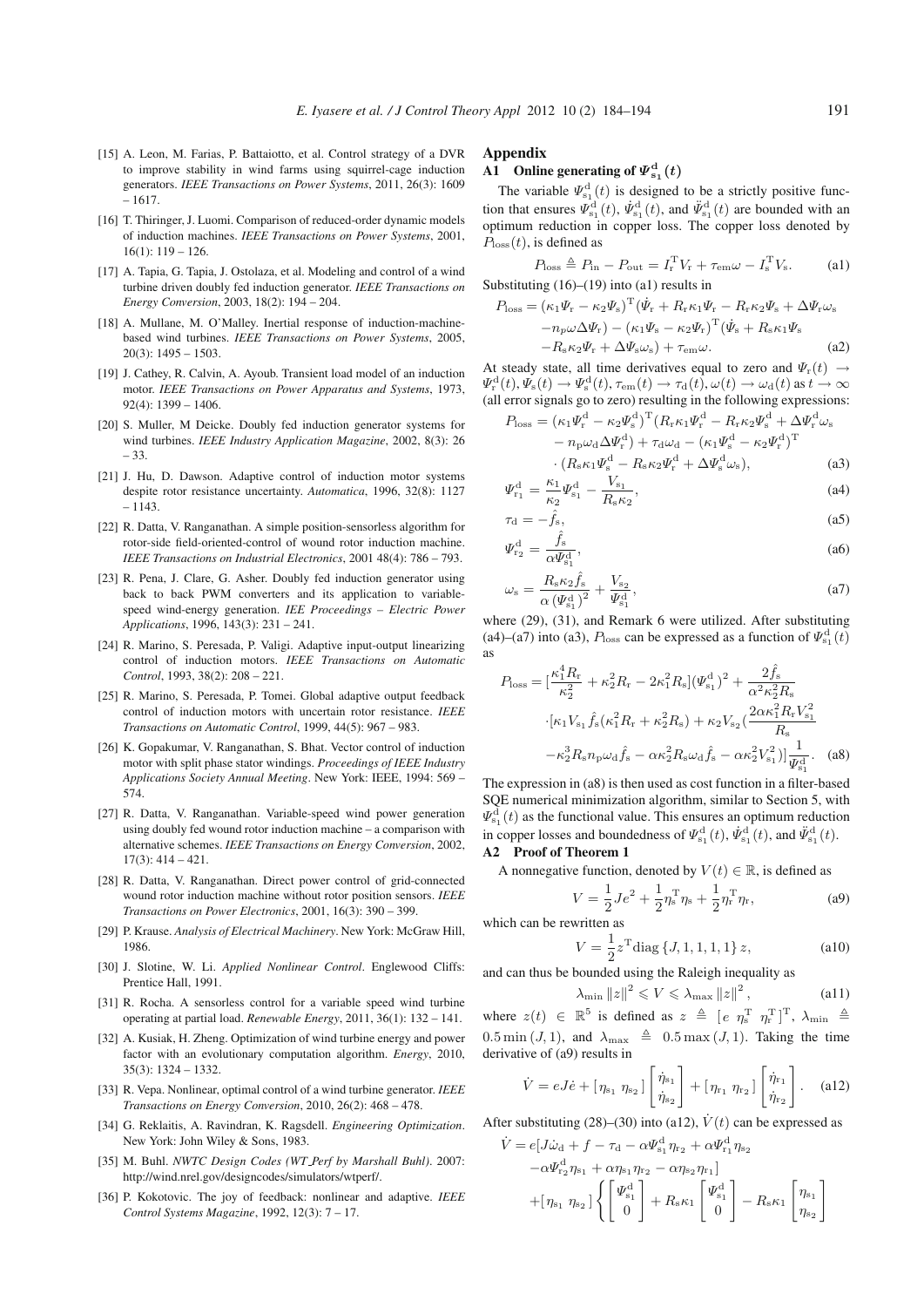$$
+R_{s}\kappa_{2}\begin{bmatrix}\eta_{r_{1}}\\ \eta_{r_{2}}\end{bmatrix}-R_{s}\kappa_{2}\begin{bmatrix}\Psi_{r_{1}}^{d}\\ \Psi_{r_{2}}^{d}\end{bmatrix}+\begin{bmatrix}0\\ \Psi_{s_{1}}^{d}\end{bmatrix}\omega_{s} + \begin{bmatrix}\eta_{s_{2}}\\ -\eta_{s_{1}}\end{bmatrix}\omega_{s}-V_{s}\}+[\eta_{r_{1}}\eta_{r_{2}}]\left\{\begin{bmatrix}\dot{\Psi}_{r_{1}}^{d}\\ \dot{\Psi}_{r_{2}}^{d}\end{bmatrix}\right. +R_{r}\kappa_{2}\begin{bmatrix}\eta_{s_{1}}\\ \eta_{s_{2}}\end{bmatrix}-R_{r}\kappa_{2}\begin{bmatrix}\Psi_{s_{1}}^{d}\\ 0\end{bmatrix}+R_{r}\kappa_{1}\begin{bmatrix}\Psi_{r_{1}}^{d}\\ \Psi_{r_{2}}^{d}\end{bmatrix} -R_{r}\kappa_{1}\begin{bmatrix}\eta_{r_{1}}\\ \eta_{r_{2}}\end{bmatrix}+\begin{bmatrix}-\Psi_{r_{2}}^{d}\\ \Psi_{r_{1}}^{d}\end{bmatrix}\omega_{s}-\begin{bmatrix}V_{r_{1}}\\ V_{r_{2}}\end{bmatrix}\right\}.
$$
 (a13)

Substituting (31)–(35) as well as the first time derivative of  $\varPsi_{\rm r_1}^{\rm d}(t)$ and  $\Psi_{\rm r_2}^{\rm d}(t)$ , results in

$$
\dot{V} = ef + e\hat{f}_{s} - Ke^{2} - \kappa_{s_{1}}\eta_{s_{1}}^{2} - \kappa_{s_{2}}\eta_{s_{2}}^{2} - \kappa_{r_{1}}\eta_{r_{1}}^{2}
$$
\n
$$
-\kappa_{r_{2}}\eta_{r_{2}}^{2} - \frac{\rho_{z}^{2}e^{2}}{\varepsilon} - \frac{\rho_{1}^{2}\eta_{r_{1}}^{2}}{\varepsilon_{1}} - \frac{\rho_{2}^{2}\eta_{r_{2}}^{2}}{\varepsilon_{2}}
$$
\n
$$
+\frac{f\eta_{r_{1}}}{R_{s}\kappa_{2}J\Psi_{s_{1}}^{d}}\left(\frac{2e}{\varepsilon}\left(K\varepsilon - \rho_{z}\left(e\partial\rho_{z} - \rho_{z}\right)\right) + J\dot{\omega}_{d}
$$
\n
$$
+ \hat{f}_{s}\right) - \frac{f\eta_{r_{2}}}{\alpha J\Psi_{s_{1}}^{d}}\left(\frac{1}{\varepsilon}\left(K\varepsilon - \rho_{z}\left(2e\partial\rho_{z} - \rho_{z}\right)\right)\right), \quad (a14)
$$

where  $\partial \rho_z(\omega)$  denotes the partial derivative of  $\rho_z(\omega)$  with respect to ω.

**Remark 8** The functions  $\rho_1(\cdot)$  and  $\rho_2(\cdot)$  are designed in Appendix A3 such that

$$
\rho_1 \geqslant \frac{\left| J\dot{\omega}_{\rm d} + \hat{f}_{\rm s} + 2Ke - \frac{2\rho_{\rm z}e\left(e\partial\rho_{\rm z} - \rho_{\rm z}\right)}{\varepsilon} \right|}{\left| R_{\rm s}\kappa_2 J \Psi_{\rm s_1}^{\rm d} \right|} \left| f \right|, \quad (a15)
$$

$$
\rho_2 \geqslant \left| \left( K - \frac{\rho_z (2 \partial \rho_z - \rho_z)}{\varepsilon} \right) \frac{f}{\alpha J \Psi_{s_1}^d} \right|.
$$
 (a16)

From (a14), using Remarks 2 and 6 as well as definitions of  $\rho_1(\cdot)$  and  $\rho_2(\cdot)$ , the function  $\dot{V}(t)$  can be upper bounded as follows:

$$
\dot{V} \le -K_1 e^2 - \kappa_{s_1} \eta_{s_1}^2 - \kappa_{s_2} \eta_{s_2}^2 - \kappa_{r_1} \eta_{r_1}^2 - \kappa_{r_2} \eta_{r_2}^2 \n+ \{ \rho_s |e| - K_2 e^2 \} + \rho_z |e| \left[ 1 - \frac{\rho_z |e|}{\varepsilon} \right] \n+ \rho_1 |\eta_{r_1}| \left[ 1 - \frac{\rho_1 |\eta_{r_1}|}{\varepsilon_1} \right] + \rho_2 |\eta_{r_2}| \left[ 1 - \frac{\rho_2 |\eta_{r_2}|}{\varepsilon_2} \right], \quad (a17)
$$

where the control gain, K, introduced in (31) is defined as  $K \triangleq$  $K_1 + K_2$  with  $K_1, K_2 \in \mathbb{R}^+$ . Applying the nonlinear damping argument [36] to the curly bracketed terms on the right hand side of (a17) results in the following upper bound for  $\dot{V}(t)$ :

$$
\dot{V} \leqslant -\gamma \|z\|^2 + \bar{\varepsilon}, \tag{a18}
$$

where  $\bar{\varepsilon}$ ,  $\gamma \in \mathbb{R}^+$  are defined as  $\bar{\varepsilon} \triangleq \varepsilon + \varepsilon_1 + \varepsilon_2 + \frac{\rho_s^2}{K}$  $\frac{P}{K_2}$  and  $\gamma \triangleq \min(K_1, \kappa_{s_1}, \kappa_{s_2}, \kappa_{r_1}, \kappa_{r_2})$ . From (a11) and (a18), the following relationship can be obtained:

$$
\dot{V} \leqslant -\frac{\gamma V}{\lambda_{\text{max}}} + \bar{\varepsilon}.\tag{a19}
$$

From (a11) and (a19), the error signal  $||z(t)||$  can be upper bounded as

 $||z(t)|| \leq \sqrt{\beta_0 \exp(-\beta_1 t) + \beta_2 [1 - \exp(-\beta_1 t)]},$  (a20) where  $\beta_0 \triangleq \frac{\lambda_{\text{max}}}{\lambda}$  $\frac{\lambda_{\max}}{\lambda_{\min}} \|z\left(t_0\right)\|^2,\, \beta_1\ \triangleq\ \frac{\gamma}{\lambda_{\min}}$  $\frac{\gamma}{\lambda_{\max}}$ , and  $\beta_2 \triangleq \frac{\lambda_{\max} \bar{\varepsilon}}{\lambda_{\min} \gamma}$ . From (a20), it can be shown that  $e(t)$ ,  $\eta_s(t)$ ,  $\eta_r(t) \in \mathcal{L}_{\infty}$ . Since  $e(t) \in \mathcal{L}_{\infty}$ , (23) can be used along with Remark 3, to show that  $\omega(t) \in \mathcal{L}_{\infty}$ . After utilizing the fact that  $\omega(t) \in \mathcal{L}_{\infty}$ , from Assumption 6, it is apparent that  $f(\cdot) \in \mathcal{L}_{\infty}$ . After using Remarks 3 and 6 and the fact that  $e(t) \in \mathcal{L}_{\infty}$ , along with (31), it can be shown that  $\tau_d(t) \in \mathcal{L}_{\infty}$ . Remark 5 can be used along with the facts that  $\tau_d(t), \Psi_{s_1}^d(t) \in \mathcal{L}_{\infty}$  to show that  $\Psi_{r_2}^d(t) \in \mathcal{L}_{\infty}$ . The expression in (32) can be used along with the above boundedness

statements to show that  $\Psi_{r_1}^d(t) \in \mathcal{L}_{\infty}$ . Since all the signals on the right-hand-side of (28) are bounded then it can be concluded that  $\dot{e}(t)$  is also bounded. From the time derivative of (23), it is easy to see that  $\dot{\omega}(t)$  is bounded; thus, from Assumption 6, it is clear that  $\dot{f}(\cdot)$  is bounded. The mechanical subsystem dynamics in (5) can be utilized to show that  $\tau_{em}(t)$  is bounded. Above boundedness statements can be utilized along with (24), (25), and (33) to show that  $\Psi_{s}(t), \Psi_{r}(t), \omega_{s}(t) \in \mathcal{L}_{\infty}$ . Since  $\omega(t)$  and  $\dot{\omega}(t)$  are bounded, it is clear that  $\dot{\rho}_z(\cdot) \in \mathcal{L}_{\infty}$ . Above boundedness statements can be used along with Assumption 4, Remarks 3, 4 and 6 to prove that all the terms in Appendices A2 and A3 are bounded; thus, from (34) and (35), it can be concluded that  $V_{r_1}(t)$ ,  $V_{r_2}(t) \in \mathcal{L}_{\infty}$ . After utilizing the fact that  $\dot{\Psi}_{s_1}^d(t) \in \mathcal{L}_{\infty}$  along with the above boundedness statements, from (29), it is easy to see that  $\dot{\eta}_s(t) \in \mathcal{L}_{\infty}$ . The time derivatives of (31) and (32) can be utilized to show that  $\dot{\tau}_d(t)$ and  $\dot{\Psi}_{\text{r}_1}^{\text{d}}(t)$  are bounded. From the time derivative of the expression in Remark 5,  $\dot{\Psi}_{\text{r}_2}^{\text{d}}(t)$  can be shown to be bounded. From (30), it can be concluded that  $\dot{\eta}_{r_1}(t), \dot{\eta}_{r_2}(t) \in \mathcal{L}_{\infty}$ . The fact that  $\dot{\eta}_s(t)$ ,  $\dot{\eta}_r(t) \in \mathcal{L}_{\infty}$  can be used along with the time derivatives of (24) and (25) to show that  $\dot{\Psi}_s(t)$  and  $\dot{\Psi}_r(t)$  are bounded; thus, from the time derivative of (20), it is clear that  $\dot{\tau}_{em}(t)$  is bounded. After taking the time derivative of (5), it can concluded that  $\ddot{\omega}(t) \in \mathcal{L}_{\infty}$ ; thus, from the second time derivative of (23), it is clear that  $\ddot{e}(t) \in \mathcal{L}_{\infty}$ where Remark 3 is utilized. From Assumption 6, it may be concluded that  $\ddot{f}(\cdot) \in \mathcal{L}_{\infty}$ . The application of standard signal chasing arguments permits the conclusion that all signals in the closedloop system remain bounded.

A3 Design of  $\rho_z(\cdot)$ ,  $\rho_1(\cdot)$ , and  $\rho_2(\cdot)$ 

The functions  $\rho_z(\cdot)$ ,  $\rho_1(\cdot)$ , and  $\rho_2(\cdot)$  are designed to ensure that the conditions in Remarks 2 and 8 are met

$$
\rho_z = \left| \frac{1}{2} \rho_a A \frac{0.45}{\omega} v^3 \right|,\tag{a21}
$$

$$
\rho_1 = \left| \frac{\rho_z}{R_s \kappa_2 J \Psi_{\rm sl}^{\rm d}} \right| \left[ \frac{2\rho_z |\partial \rho_z| e^2}{\varepsilon} + \frac{2\rho_z^2 |e|}{\varepsilon} + 2K|e| + J|\dot{\omega}_{\rm d}| + |\hat{f}_{\rm s}| \right],\tag{a22}
$$

$$
\rho_2 = \left| \frac{\rho_z}{\alpha J \Psi_{\rm s_1}^{\rm d}} \right| (K + \frac{\rho_z + 2\rho_z |\partial \rho_z e|}{\varepsilon}). \tag{a23}
$$

#### A4 Proof of Theorem 2

Before presenting the stability analysis, the following lemma will be introduced and later invoked.

**Lemma 1** Let the auxiliary function  $L(t) \in \mathbb{R}$  be defined as

$$
L \triangleq r(\dot{f} - \rho_0 \text{sgn}\,\tilde{\omega}).\tag{a24}
$$

If the control gain  $\rho_0$  is selected to satisfy the sufficient condition  $\rho_0 > |f(\cdot)| + \frac{|\ddot{f}(\cdot)|}{k}$ , then  $\int_{t_0}^t$  $t_0^{\tau} L(\tau) d\tau \leqslant \zeta$  where  $\zeta \in \mathbb{R}^+$  is defined as  $\zeta \triangleq \rho_o |\tilde{\omega}(t_0)| - \tilde{\omega}(t_0) \dot{f}(t_0)$ .

Proof See Appendix A5.

Define an auxiliary function  $P(t) \in \mathbb{R}$  as

$$
P \triangleq \zeta - \int_{t_0}^{t} L(\tau) d\tau, \qquad (a25)
$$

where  $\zeta$  and  $L(t)$  have been defined in Lemma 1. Based on the nonnegativity of  $P(t)$  (see proof of Lemma 1), we define a nonnegative function  $V_o(t) \in \mathbb{R}$  as follows:

$$
V_{\rm o} \triangleq \frac{1}{2}\tilde{\omega}^2 + \frac{1}{2}Jr^2 + P.
$$
 (a26)

After taking the time derivative of (a26) and utilizing (40), (a24), and the time derivative of (a25), we can conveniently rearrange terms to obtain the following expression:

$$
\dot{V}_{o} = -k\tilde{\omega}^{2} - r\dot{\hat{f}} + r\Phi + r\rho_{0}\text{sgn}\,\tilde{\omega}.
$$
 (a27)

After substituting (41) and utilizing Remark 7, simple algebraic manipulations can be used to obtain the following upper bound for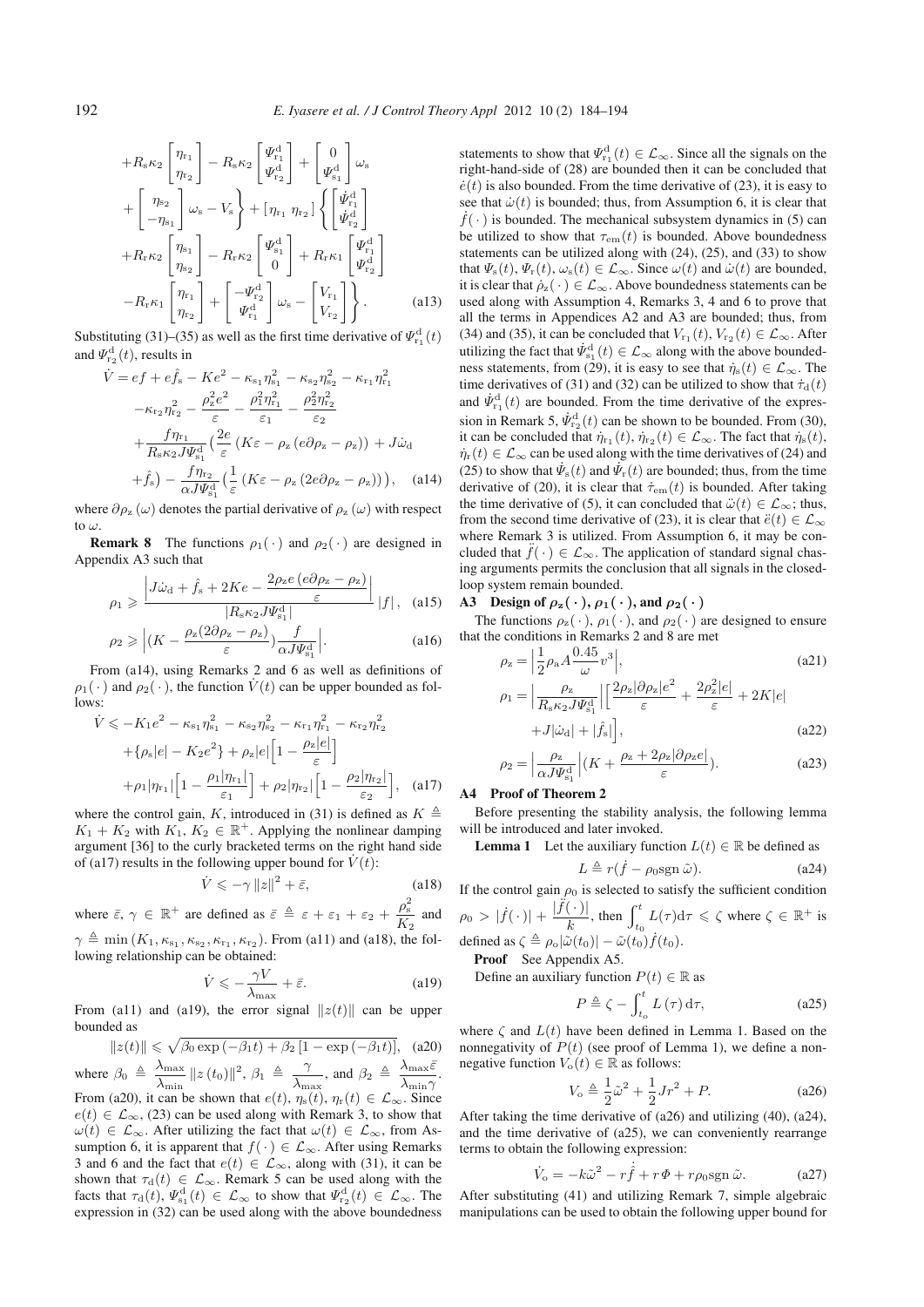$\dot{V}_{\rm o}(t)$ 

$$
\dot{V}_{\rm o} \leqslant -k \|X\|^2 + \left[|r|\,\rho_{\rm N}\, \|X\| - k_{\rm f}\, |r|^2\right].\tag{a28}
$$

Applying the nonlinear damping argument [25] to the bracketed term in (a28) results in the following upper bound for  $\dot{V}_0(t)$ 

$$
\dot{V}_{\text{o}} \leq -[k - \frac{\rho_{\text{N}}^2}{k_{\text{f}}}] \|X\|^2. \tag{a29}
$$

From (a29), it is possible to state that

$$
\dot{V}_{\text{o}} \leqslant -\varsigma \|X\|^2 \quad \text{for} \quad k_{\text{f}} > \frac{\rho_{\text{N}}^2}{k},\tag{a30}
$$

where  $\varsigma \in \mathbb{R}^+$  is a constant. From (a30) and the analysis in this section, we can conclude that  $X(t) \in \mathcal{L}_{\infty}$ . From the definition of  $X(t)$ , it can be inferred that  $\tilde{\omega}(t)$ ,  $\dot{\tilde{\omega}}(t)$ ,  $r(t) \in \mathcal{L}_{\infty}$ . From (41), it is clear that  $\hat{f}(\cdot) \in \mathcal{L}_{\infty}$ . Using standard signal chasing arguments, it can be shown that the all the signals in the closed-loop system remain bounded. In particular, from (40), it can be seen that  $\dot{r}(t) \in \mathcal{L}_{\infty}$ ; thus,  $\dot{X}(t) \in \mathcal{L}_{\infty}$ . After employing a corollary to Barbalat's lemma [26], it is easy to show that  $||X(t)|| \rightarrow 0$  as  $t \to \infty$ . From the definition of  $X(t)$ , it can be concluded that  $\tilde{\omega}(t)$ ,  $r(t) \rightarrow 0$  as  $t \rightarrow \infty$ . From (39), it is easy to see that  $\dot{\tilde{\omega}}(t) \rightarrow 0$  as  $t \rightarrow \infty$ . From (36), the following relationship can be obtained

$$
J\dot{\tilde{\omega}} = f - \hat{f} = -\tilde{f}.
$$
 (a31)

From (a31), it is clear that  $\dot{\tilde{\omega}}(t) \rightarrow 0$  implies that  $|\tilde{f}(t)| \rightarrow 0$  thus  $\hat{f}(t) \to f(t)$  so  $\hat{P}_{\text{aero}}(t) \to P_{\text{aero}}(t)$  as  $t \to \infty$ .

## A5 Proof of Lemma 1

Equation (39) can be substituted into (a24) and then integrated in time to obtain

$$
\int_{t_o}^{t} L(\tau) d\tau = \int_{t_o}^{t} k \tilde{\omega}(\tau) (\dot{f}(\tau) - \rho_0 \text{sgn} \,\tilde{\omega}(\tau)) d\tau \n+ \int_{t_o}^{t} \dot{\tilde{\omega}}(\tau) \dot{f}(\tau) d\tau - \rho_0 \int_{t_o}^{t} \dot{\tilde{\omega}}(\tau) \text{sgn} \,\tilde{\omega}(\tau) d\tau.
$$
\n(a32)

The second integral in (a32) can be integrated by parts to obtain the following final expression:

$$
\int_{t_0}^{t} L(\tau) d\tau = \int_{t_0}^{t} k \tilde{\omega}(\tau) (\dot{f}(\tau) - \frac{\ddot{f}(\tau)}{k} - \rho_0 \text{sgn} \,\tilde{\omega}(\tau)) d\tau \n+ \tilde{\omega}(t) \dot{f}(t) - \tilde{\omega}(t_0) \dot{f}(t_0).
$$
\n(a33)

An upper bound on the right hand side of (a33) can be written as

$$
\int_{t_0}^t L(\tau) d\tau = \int_{t_0}^t k|\tilde{\omega}(\tau)|\left(|\dot{f}(\tau)| + \frac{|\ddot{f}(\tau)|}{k} - \rho_0\right) d\tau. \quad (a34)
$$

From (a34), it is clear that if  $\rho_0 > |\dot{f}(\cdot)| + \frac{|\ddot{f}(\cdot)|}{k}$ , then Lemma 1 holds.

#### A6 Definitions of  $\Omega_i$ ,  $\Theta_j$ , and tables

The terms  $\Omega_i$  and  $\Theta_j$  for  $i = 1, \ldots, 13$  and  $j = 1, \ldots, 10$ , introduced in (34) and (35), respectively, are given by

$$
\Theta_{1} \triangleq \frac{\kappa_{s_{1}}}{R_{s}\kappa_{2}}, \quad \Theta_{2} \triangleq \frac{R_{s}\kappa_{1}^{2} - \kappa_{1}\kappa_{s_{1}} + R_{s}R_{r}\kappa_{2}^{3}}{R_{s}\kappa_{2}^{2}},
$$
\n
$$
\Theta_{3} \triangleq \kappa_{1} (R_{s} + R_{r}) - \kappa_{s_{1}}, \quad \Theta_{4} \triangleq n_{p}\omega - \omega_{s} + \frac{\alpha\hat{f}_{s}}{R_{s}\kappa_{2}J},
$$
\n
$$
\Theta_{5} \triangleq \frac{1}{R_{s}\kappa_{2}\Psi_{s_{1}}^{d}} [\hat{f}_{s}(\frac{\dot{\Psi}_{s_{1}}^{d}}{\Psi_{s_{1}}^{d}} + \frac{\Gamma}{J\varepsilon}) + (\tilde{J}\ddot{\omega}_{d} - \dot{\hat{f}}_{s} - \frac{\tilde{J}\dot{\omega}_{d}\dot{\Psi}_{s_{1}}^{d}}{\Psi_{s_{1}}^{d}} + \frac{\alpha}{J}(K + \frac{\rho_{z}^{2}}{\varepsilon})(\Psi_{s_{1}}^{d})^{2})],
$$
\n
$$
\Theta_{6} \triangleq \frac{1}{\varepsilon R_{s}\kappa_{2}\Psi_{s_{1}}^{d}} [\frac{K\varepsilon\dot{\Psi}_{s_{1}}^{d} + \rho_{z}^{4}}{\Psi_{s_{1}}^{d}} + \frac{K^{2}\varepsilon + 2K\rho_{z}^{2} - 2J\rho_{z}\frac{\partial\rho_{z}}{\partial\omega}\dot{\omega}_{d}}{J},
$$
\n
$$
\Theta_{7} \triangleq \frac{2\rho_{z}\frac{\partial\rho_{z}}{\partial\omega}}{R_{s}\kappa_{2}J\varepsilon^{2}\Psi_{s_{1}}^{d}} [K\varepsilon + \rho_{z}^{2}],
$$

$$
\Theta_{8} \triangleq \kappa_{2}(R_{s} + R_{r}) + \frac{\kappa_{1}}{\kappa_{2}}(R_{s}\kappa_{1} - \kappa_{s_{1}}) + \frac{(\alpha \Psi_{r_{2}}^{d})^{2}}{R_{s}\kappa_{2}J},
$$
\n
$$
\Theta_{9} \triangleq \frac{\alpha \Gamma}{R_{s}\kappa_{2}J\varepsilon\Psi_{s_{1}}^{d}},
$$
\n
$$
\Theta_{10} \triangleq \frac{1}{R_{s}\kappa_{2}J\varepsilon\Psi_{s_{1}}^{d}},
$$
\n
$$
\Theta_{11} \triangleq \alpha - \frac{\alpha \Gamma \Psi_{r_{1}}^{d}}{R_{s}\kappa_{2}J\varepsilon\Psi_{s_{1}}^{d}},
$$
\n
$$
\Theta_{12} \triangleq \frac{\alpha^{2}\Psi_{r_{2}}^{d}}{R_{s}\kappa_{2}J},
$$
\n
$$
\Theta_{13} \triangleq \kappa_{s_{1}} + \kappa_{r_{1}} - R_{s}\kappa_{1} - R_{r}\kappa_{1} + \frac{\rho_{1}^{2}}{\varepsilon_{1}},
$$
\n
$$
\Omega_{1} \triangleq \frac{1}{\alpha \Psi_{s_{1}}^{d}}[\hat{f}_{s} - (J\ddot{\omega}_{d} - \frac{J\dot{\omega}_{d}\dot{\Psi}_{s_{1}}^{d}}{\Psi_{s_{1}}^{d}} - \alpha R_{r}\kappa_{1}\Psi_{s_{1}}^{d}\Psi_{r_{2}}^{d} + \alpha \Psi_{s_{1}}^{d}\Psi_{r_{2}}^{d}[\hat{\Psi}_{r_{1}}^{d}(\eta_{p}\omega - \omega_{s}))],
$$
\n
$$
\Omega_{2} \triangleq \frac{1}{\alpha J\varepsilon\Psi_{s_{1}}^{d}}[\frac{J\varepsilon\dot{\Psi}_{s_{1}}^{d}}{\Psi_{s_{1}}^{d}} + \Gamma],
$$
\n
$$
\Omega_{3} \triangleq \frac{1}{\alpha J\varepsilon^{2}\Psi_{s_{1}}^{d}}(\varepsilon(-\rho_{z}^{2}(2K + J\dot{\Psi}_{s_{1}}^{d}) + 2J\rho_{z}\frac{\partial\rho_{z}}{\partial\omega}\dot{\omega}_{d} - K^{2}\varepsilon) - \rho_{z}^{4}) + \alpha\Psi_{s_{1}}^{d}(1 - \frac{K\dot{\Psi}_{s_{1}}^{d}}{\Psi_{s_{1}}^{d}}),
$$
\n<math display="</math>

where  $\Gamma \triangleq \rho_z^2 - 2\rho_z \frac{\partial \rho_z}{\partial \omega} e + K \varepsilon$  with  $\kappa_{r_1}, \kappa_{r_2} \in \mathbb{R}^+$  are control gains,  $\varepsilon_1, \varepsilon_2 \in \mathbb{R}^+$  are constants, and  $\rho_1(\cdot), \rho_2(\cdot) \in \mathbb{R}^+$  are known functions designed in Appendix A2.

Table 1 Nomenclature.

| $\overline{A}$    | Rotor swept area               | $\rm m^2$                   |
|-------------------|--------------------------------|-----------------------------|
| $C_{\rm p}$       | Power coefficient              |                             |
| $\epsilon$        | Rotor speed error              | rad $\cdot$ s <sup>-1</sup> |
| $\boldsymbol{f}$  | System nonlinearities          | $N \cdot m$                 |
| $I, \overline{I}$ | Current                        | A                           |
| J                 | Moment of inertia              | $\text{kg}\cdot\text{m}^2$  |
| $\boldsymbol{k}$  | Positive control gain          |                             |
| $k_{\rm f}$       | Positive control gain          |                             |
| $k_{1}$           | Positive constant              |                             |
| $k_2$             | Positive constant              |                             |
| K                 | Positive control gain          |                             |
| L                 | Inductance                     | H                           |
| $\overline{M}$    | Mutual inductance              | H                           |
| $n_{\rm p}$       | Number of generator pole pairs |                             |
| $P_{\text{aero}}$ | Aerodynamic power              | W                           |
| R                 | Resistance                     | Ω                           |
| $R_{\rm h}$       | Blade length                   | m                           |
| $v_{\rm a}$       | Wind speed                     | $m \cdot s^{-2}$            |
| $V, \bar{V}$      | Voltage                        | V                           |
| $\alpha$          | Positive constant              |                             |
| $\beta$           | Blade pitch angle              | rad                         |
| Л                 | Positive definite matrix       |                             |
| $\varepsilon$     | Positive constant              |                             |